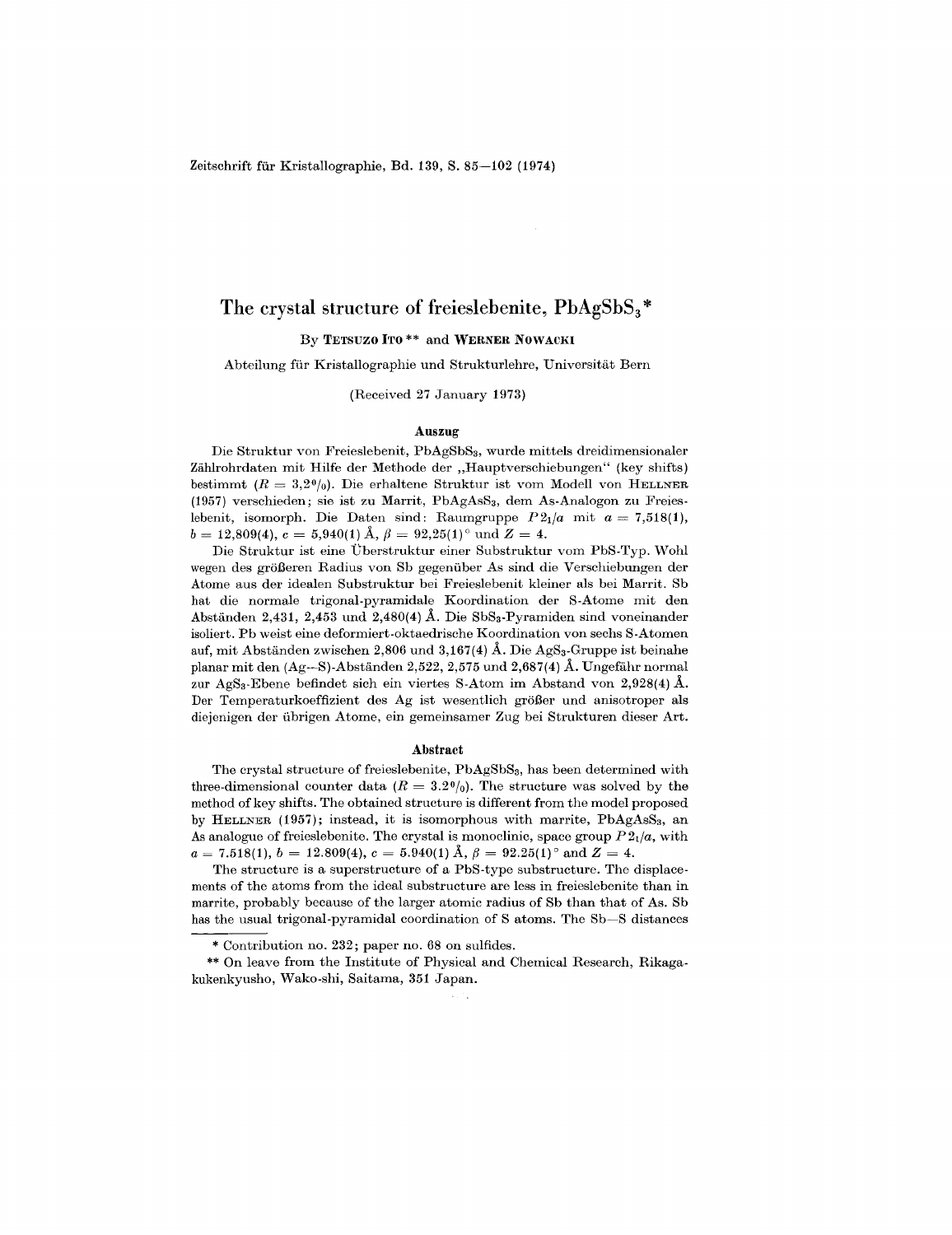are 2.431, 2.453 and 2.480(4) Å. The SbS<sub>3</sub> pyramids are isolated from each other. Pb is coordinated with six 8 atoms in a distorted octahedral arrangement. The Pb-8 distances range from 2.806 to 3.167(4) Å. Ag has three nearest S neighbours at the distances 2.522, 2.575 and 2.687(4) Å. The AgS<sub>3</sub> group is nearly planar. A fourth S atom is at a distance of 2.928(4) Å from Ag, the Ag-S being approximately perpendicular to the AgS<sub>3</sub> plane. The temperature factor of Ag is significantly larger and more anisotropic than those of the other atoms; this feature is common among related structures.

### **Introduction**

Freieslebenite, PbAgSbS<sub>3</sub>, is one of the typical superstructures based on the PbS-type substructure. HELLNER (1957) deduced a complete structure of freieslebenite by a trial-and-error method using two-dimensional data  $(R = 31,37 \text{ and } 41\frac{0}{0}$  for the three projections More recently, WUENSCH and NOWACKI (1967) determined the structure of marrite,  $PbAgAsS<sub>3</sub>$ , an As analogue of freieslebenite. They showed that marrite is not isomorphous with the HELLNER'S model of freieslebenite in spite of the same space group  $P2_1/a$  and of the close similarity of the cell dimensions (Table 1). They also observed that there were several nearly homometric structures of marrite; five different models gave the *R* values less than  $40\%$ .

Table 1. *Lattice constants of freieslebenite,* PbAg8b83, *marrite,* PbAgAs83, *and galena,* Pb8

|                  |                 | Freieslebenite                         | Marrite                  | Galena*                                 |                           |
|------------------|-----------------|----------------------------------------|--------------------------|-----------------------------------------|---------------------------|
|                  | Present<br>work | <b>PALACHE</b><br>$et \ al.$<br>(1938) | <b>HELLNER</b><br>(1957) | WUENSCH and<br><b>NOWACKI</b><br>(1967) |                           |
| $\boldsymbol{a}$ | 7.518(1)        | 7.53                                   |                          | 7.2705(6)                               | $8.39\,\text{\AA}$        |
| b                | 12.809(4)       | 12.79                                  |                          | 12.6319(4)                              | $12.58 \text{ Å}$         |
| $\mathfrak c$    | 5.940(1)        | 5.88                                   | 5.95(1)                  | 5.9853(3)                               | $5.93 \text{ Å}$          |
| β                | $92.25(1)$ °    | $92^{\circ}14'$                        |                          | $91^{\circ}13.7'(2)$                    | $90^{\circ}$              |
| V                | 571.57          |                                        |                          | 549.56                                  | $625.6\,\AA$ <sup>3</sup> |

 $* a = [110]_{\text{PbS}}, b = \frac{3}{2} [\bar{1}10]_{\text{PbS}} \text{ and } c = [001]_{\text{PbS}}, \text{ where } a(\text{PbS}) = 5.93 \text{ Å}.$ 

In order to check the isomorphism of freieslebenite and marrite and also to examine more accurately the sulfur coordinations around the metal atoms, a redetermination of the structure of freieslebenite was undertaken using three-dimensional counter data. As will be described below, freieslebenite was shown to be isomorphous with marrite.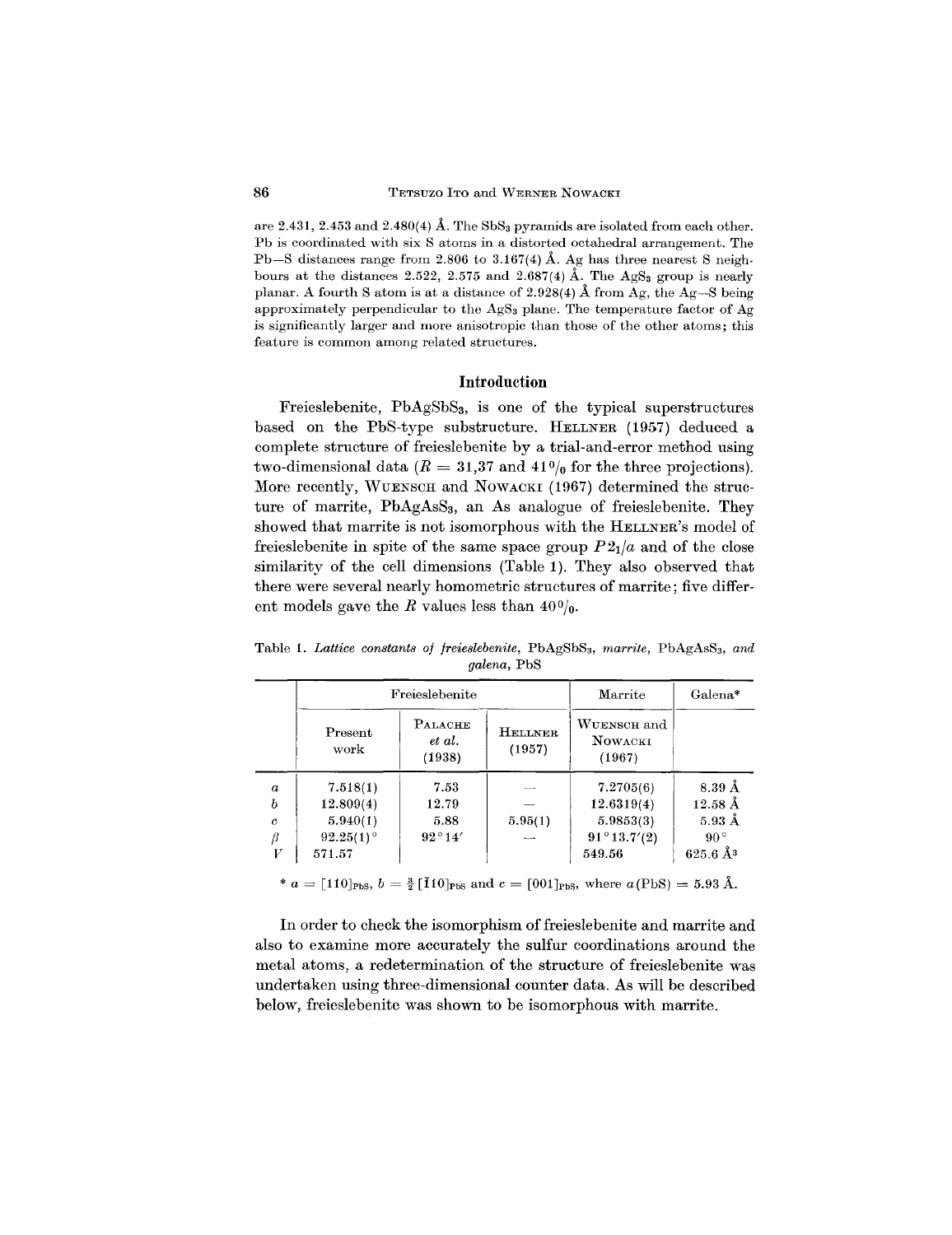#### Crystal data

A specimen of freieslebenite from Vascongadas, Spain (British museum no. 1948.365) was used for the present investigation. A fragment was cut out of the specimen with a razor, and was made into a sphere with a radius of 0.086 mm by BOND'S (1951) method. The powder attached to the surface was dissolved away with a hot aqueous  $HNO<sub>3</sub>$  solution. The unit-cell dimensions were obtained from backreflection double-radius Weissenberg photographs of the spherical crystal about the  $a, b$  and  $c$  axes. Diffraction patterns of Si powder  $(a = 5.43074 \text{ Å})$  were used for calibration. The wave length used was 1.54051 Å for  $CuK_{\alpha_1}$  radiation. A least-squares refinement was performed with the aid of a program written by N. D. JONES. The results agree well with those given by PALACHE, RICHMOND and WINCHELL (1938), and by HELLNER (1957) (Table 1)1. The unit-cell content proposed by HELLNER (1957),  $Pb_4Ag_4Sb_4S_{12}$ , was assumed for the present structure determination, which was subsequently confirmed by the successful analysis of the structure. Microprobe analyses of freieslebenite given by SVESHNIKOVA and BORODAYEV (1972) confirmed the chemical composition. The calculated density,  $d_{x} = 6.194 \text{ g} \cdot \text{cm}^{-3}$ , is in good agreement with the observed value,  $d_m = 6.20 \text{ g} \cdot \text{cm}^{-3}$ , by PALACHE *et al.* (1938). The observed systematic absences of reflections were: *hOl* with *h* odd and *OkO*with *k* odd. Therefore, the space group  $P2<sub>1</sub>/a$  reported by HELLNER (1957) was confirmed.

### Intensity measurements

The intensities were measured with a diffractometer of equiinclination type (Buerger-Supper-Pace) using Ni-filtered  $CuK\alpha$  radiation. The diffracted beams were detected with a proportional counter, and analyzed with a pulse-height analyzer. The spherical crystal was rotated in the  $\omega$ -scan mode with the scanning speed from 0.5 $^{\circ}$  (higher angles) to  $1.0^{\circ}$  per minute (lower angles), about the *b* (zero to 14th layer) and the c (zero to 4th layer) axes. The background was measured before and after each Bragg reflection for the time approximately equal to the scan time of the reflection. About 1100 independent reflections were measured, of which 972 reflections were considered to be observed  $(I > 2.33 \sigma_I)$ . These were corrected for Lorentz, polari-

<sup>1</sup> Throughout the paper, the estimated standard deviations are given in parentheses in an abbreviated form; for example, 7.518(1) means 7.518  $\pm$  0.001.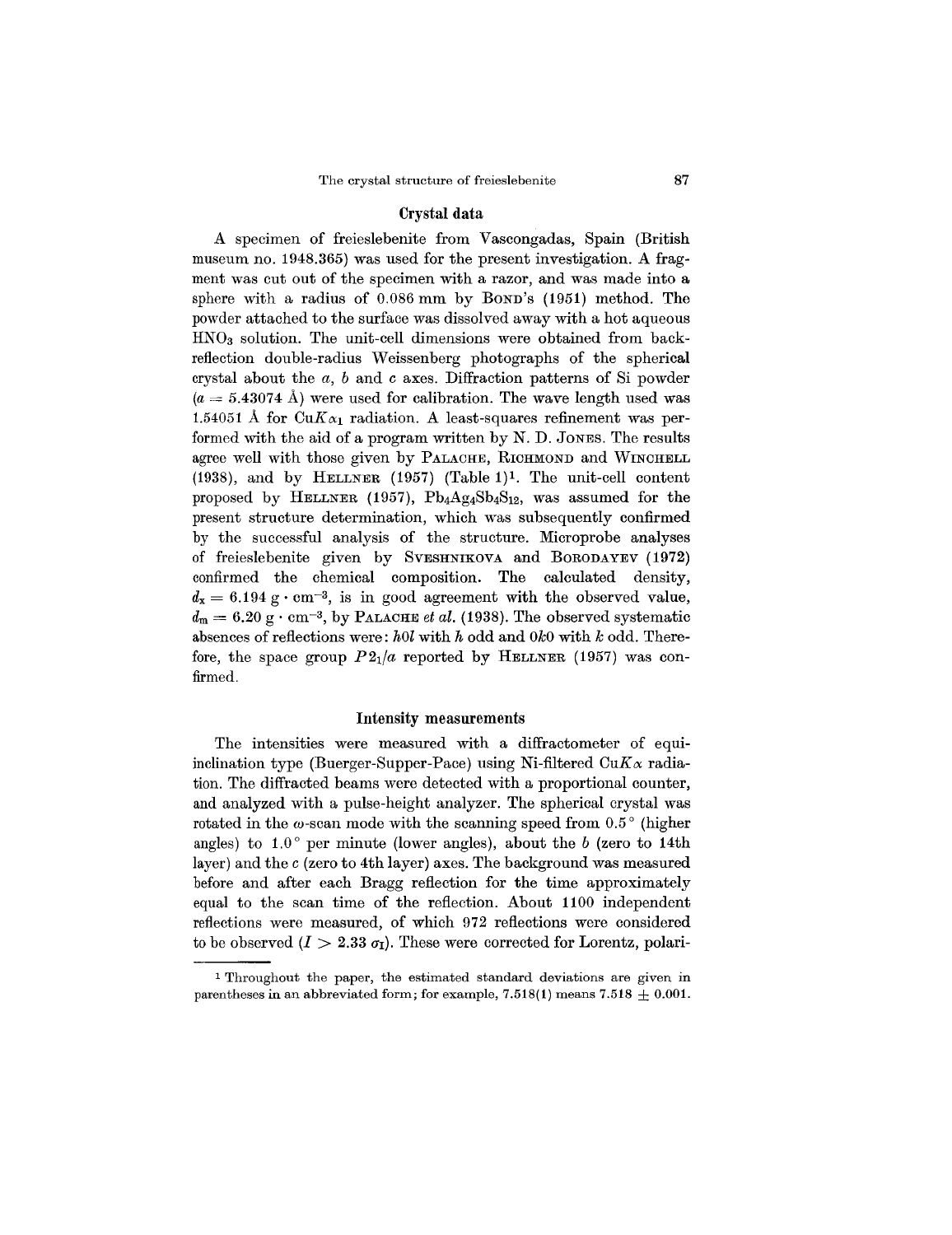zation and absorption (sphere with  $\mu r = 11.7$  for CuK $\alpha$ ) effects. Extinction effects were ignored because no systematic discrepancies between  $F_0$  and  $F_c$  were observed in the course of the refinement.

### Solution and refinement of the structure

The asymmetric unit of the structure of freieslebenite consists of PbAgSbSa. The structure was solved by the method of key shifts (ITO, 1973). Since the procedure used for the solution of the structure is described in detail in the above reference, only the results of the analysis are given in Table 2. The *R* value at this stage was  $25\%$  for all the observed reflections. The Fourier map calculated with the atomic

Table 2. *Approximate coordinates of freieslebenite as deduced by the method of key shifts*

|             | x/a   | y/b   | z/c   | Ь                 |
|-------------|-------|-------|-------|-------------------|
| Sb          | 0.365 | 0.087 | 0.259 | $1.7 \text{ Å}^2$ |
| $_{\rm Pb}$ | 0.352 | 0.413 | 0.259 | 1.7               |
| Аg          | 0.380 | 0.766 | 0.208 | 1.7               |

Table 3. *Atomic coordinates of freieslebenite with standard deviations*

|             | x/a         | y/b         | z/c         |
|-------------|-------------|-------------|-------------|
| Sb          | 0.36516(12) | 0.08716(7)  | 0.27172(15) |
| Рb          | 0.35000(8)  | 0.41512(5)  | 0.25309(10) |
| $_{\rm Ag}$ | 0.37786(18) | 0.75971(11) | 0.2117(2)   |
| S(1)        | 0.1384(5)   | 0.2192(3)   | 0.3457(7)   |
| S(2)        | 0.1350(5)   | 0.6215(3)   | 0.1308(6)   |
| S(3)        | 0.1475(5)   | 0.9416(3)   | 0.2659(6)   |

Table 4. Thermal parameters of freieslebenite with standard deviations  $(\times 10^4)$ The thermal parameters refer to the expression:

|                | $b_{11}$ | $b_{22}$ | $b_{33}$ | $b_{12}$  | $b_{13}$ | $b_{23}$  |
|----------------|----------|----------|----------|-----------|----------|-----------|
| Sb             | 130(4)   | 155(4)   | 162(4)   | $-9(3)$   | 3(3)     | 8(4)      |
| P <sub>b</sub> | 194(3)   | 237(2)   | 230(3)   | 5(2)      | 12(2)    | 13(3)     |
| Ag             | 354(7)   | 347(7)   | 386(7)   | $-141(6)$ | 31(6)    | 41(6)     |
| S(1)           | 142(17)  | 134(17)  | 249(18)  | $-11(13)$ | 28(14)   | $-20(14)$ |
| S(2)           | 170(17)  | 198(18)  | 151(17)  | 35(14)    | 24(13)   | $-1(14)$  |
| S(3)           | 142(17)  | 131(16)  | 180(16)  | $-16(13)$ | 38(13)   | 12(14)    |

 $T = \exp \{ -2 \pi^2 (b_{11} h^2 a^{*2} + \cdots + 2 b_{12} h k a^* b^* + \cdots) \}$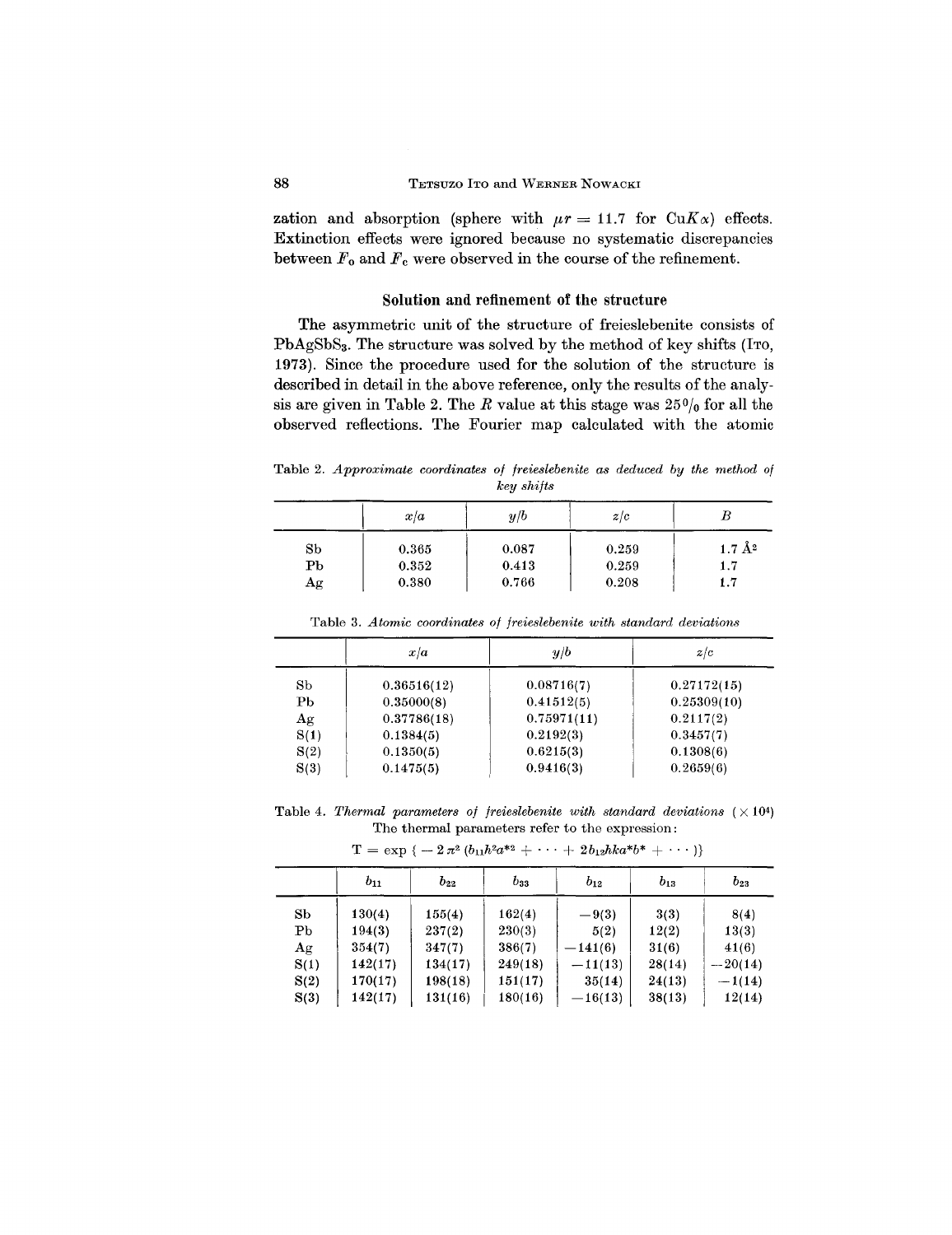|                                                                                                                                                                                                                                                                                                                                                                                                                                                                                                                                                                                                                                                                                                                                                                                                                                                                                              | ۲.                                                                                                                                                                                                                                                                                                                                                                                                                                                                                                                                                                                                                                                                                                                                                                                                                                                                                                                                                                                                                                                                                                                                                   |                                                                                                                                                                                                                                                                                                                                                                                                                                                                                                                                                                                                                                                                                                                                                                                                                                                                                                                                                                                                                                                                                                                                                       |                                                                                                                                                                                                                                                                                                                                                                                                                                                                                                                                                                                                                                                                                                                                                                                                                                                                                                                                                                                                                                                                                                                                                                                                                                                                                                                                                                                                                                                                                                      | $\mathbf{r}_{\rm e}$                                                                                                                                                                                                                                                                                                                                                                                                                                                                                                                                                                                                                                                                                                                                                                                                                                                                                                                                                                                                                                                                                                                                                                                                                                                                                                                                            | $\mathbf{r}$<br>٠.                                                                                                                                                                                                                                                                                                                                                                                                                                                                                                                                                                                                                                                                                                                                                                                                                                                                                                                                                                                                                                                                                                                              | ₽.<br>b                                                                                                                                                                                                                                                                                                                                                                                                                                                                                                                                                                                                                                                                                                                                                                                                                                                                                                                                                                                                                                                                                                                                                                                                                                                                                                                                                                                      | $\mathbf{r}_{\rm c}$                                                                                                                                                                                                                                                                                                                                                                                                                                                                                                                                                                                                                                                                                                                                                                                                                                                                                                                                                                                                                                                                                                                                                                                                                                                                                                                                                      |                                                                                                                                                                                                                                                                                                                                                                                                                                                                                                                                                                                                                                                                                                                                                                                                                                                                                                                                                                                                                                                               |
|----------------------------------------------------------------------------------------------------------------------------------------------------------------------------------------------------------------------------------------------------------------------------------------------------------------------------------------------------------------------------------------------------------------------------------------------------------------------------------------------------------------------------------------------------------------------------------------------------------------------------------------------------------------------------------------------------------------------------------------------------------------------------------------------------------------------------------------------------------------------------------------------|------------------------------------------------------------------------------------------------------------------------------------------------------------------------------------------------------------------------------------------------------------------------------------------------------------------------------------------------------------------------------------------------------------------------------------------------------------------------------------------------------------------------------------------------------------------------------------------------------------------------------------------------------------------------------------------------------------------------------------------------------------------------------------------------------------------------------------------------------------------------------------------------------------------------------------------------------------------------------------------------------------------------------------------------------------------------------------------------------------------------------------------------------|-------------------------------------------------------------------------------------------------------------------------------------------------------------------------------------------------------------------------------------------------------------------------------------------------------------------------------------------------------------------------------------------------------------------------------------------------------------------------------------------------------------------------------------------------------------------------------------------------------------------------------------------------------------------------------------------------------------------------------------------------------------------------------------------------------------------------------------------------------------------------------------------------------------------------------------------------------------------------------------------------------------------------------------------------------------------------------------------------------------------------------------------------------|------------------------------------------------------------------------------------------------------------------------------------------------------------------------------------------------------------------------------------------------------------------------------------------------------------------------------------------------------------------------------------------------------------------------------------------------------------------------------------------------------------------------------------------------------------------------------------------------------------------------------------------------------------------------------------------------------------------------------------------------------------------------------------------------------------------------------------------------------------------------------------------------------------------------------------------------------------------------------------------------------------------------------------------------------------------------------------------------------------------------------------------------------------------------------------------------------------------------------------------------------------------------------------------------------------------------------------------------------------------------------------------------------------------------------------------------------------------------------------------------------|-----------------------------------------------------------------------------------------------------------------------------------------------------------------------------------------------------------------------------------------------------------------------------------------------------------------------------------------------------------------------------------------------------------------------------------------------------------------------------------------------------------------------------------------------------------------------------------------------------------------------------------------------------------------------------------------------------------------------------------------------------------------------------------------------------------------------------------------------------------------------------------------------------------------------------------------------------------------------------------------------------------------------------------------------------------------------------------------------------------------------------------------------------------------------------------------------------------------------------------------------------------------------------------------------------------------------------------------------------------------|-------------------------------------------------------------------------------------------------------------------------------------------------------------------------------------------------------------------------------------------------------------------------------------------------------------------------------------------------------------------------------------------------------------------------------------------------------------------------------------------------------------------------------------------------------------------------------------------------------------------------------------------------------------------------------------------------------------------------------------------------------------------------------------------------------------------------------------------------------------------------------------------------------------------------------------------------------------------------------------------------------------------------------------------------------------------------------------------------------------------------------------------------|----------------------------------------------------------------------------------------------------------------------------------------------------------------------------------------------------------------------------------------------------------------------------------------------------------------------------------------------------------------------------------------------------------------------------------------------------------------------------------------------------------------------------------------------------------------------------------------------------------------------------------------------------------------------------------------------------------------------------------------------------------------------------------------------------------------------------------------------------------------------------------------------------------------------------------------------------------------------------------------------------------------------------------------------------------------------------------------------------------------------------------------------------------------------------------------------------------------------------------------------------------------------------------------------------------------------------------------------------------------------------------------------|---------------------------------------------------------------------------------------------------------------------------------------------------------------------------------------------------------------------------------------------------------------------------------------------------------------------------------------------------------------------------------------------------------------------------------------------------------------------------------------------------------------------------------------------------------------------------------------------------------------------------------------------------------------------------------------------------------------------------------------------------------------------------------------------------------------------------------------------------------------------------------------------------------------------------------------------------------------------------------------------------------------------------------------------------------------------------------------------------------------------------------------------------------------------------------------------------------------------------------------------------------------------------------------------------------------------------------------------------------------------------|---------------------------------------------------------------------------------------------------------------------------------------------------------------------------------------------------------------------------------------------------------------------------------------------------------------------------------------------------------------------------------------------------------------------------------------------------------------------------------------------------------------------------------------------------------------------------------------------------------------------------------------------------------------------------------------------------------------------------------------------------------------------------------------------------------------------------------------------------------------------------------------------------------------------------------------------------------------------------------------------------------------------------------------------------------------|
| 525<br>208<br>187<br>61<br>$\frac{54}{75}$<br>81<br>-95<br>98<br>$\frac{55}{-32}$<br>31<br>50<br>84<br>88<br>-73<br>$\overline{2}$<br>$\mathbf{0}$<br>79<br>55<br>77<br>- 59<br>- 21<br>67<br>30<br>-34<br>-68<br>65<br>$^{02}$<br>92<br>ر<br>3<br>9<br>$\overline{\mathbf{z}}$<br>$\mathbf{0}$<br>669<br>180<br>184<br>19<br>- 15<br>-304<br>306<br>24<br>170<br>121<br>107<br>116<br>65<br>$\frac{59}{72}$<br>71<br>96<br>$-97$<br>$-96$<br>67<br>99<br>68<br>$-22$<br>23<br>5<br>Ō<br>$-26$<br>23<br>$35$<br>$72$<br>$-77$<br>$-52$<br>$-25$<br>72<br>78<br>53<br>5<br>27<br>70<br>6<br>$\theta$<br>530<br>$\ddot{\mathbf{0}}$<br>66<br>62<br>$\overline{2}$<br>93<br>86<br>38<br>38<br>364<br>-49<br>-151<br>375<br>51<br>153<br>$-12$<br>14<br>-136<br>$\overline{7}$<br>0<br>62<br>$-59$<br>101<br>-100<br>106<br>108<br>80<br>83<br>31<br>-32<br>50<br>50<br>64<br>-62<br>81<br>$-76$ | 40<br>-39<br>456<br>71<br>66<br>66<br>72<br>$-12$<br>h<br>28<br>27<br>$-43$<br>$-53$<br>$-52$<br>234<br>41<br>55<br>5<br>6<br>24<br>24<br>h<br>12<br>0<br>216<br>$212$<br>$-42$<br>$-35$<br>$-30$<br>40<br>34<br>2<br>)<br>4<br>29<br>157<br>$-1\frac{6}{38}$<br>5<br>39<br>h<br>13<br>1<br>16<br>17<br>2<br>3<br>76<br>$78 - 39$<br>$-51$<br>$-23$<br>36<br>4<br>5<br>51<br>22<br>h<br>14<br>0<br>49<br>47<br>39<br>39<br>$\overline{2}$<br>$^{24}$<br>-23<br>32<br>15<br>b<br>26<br>26<br>h<br>$\ddot{\mathbf{0}}$<br>8<br>104<br>-6<br>186<br>194<br>116<br>109<br>$-2$<br>$4$<br>$6$<br>$8$<br>458<br>451<br>472<br>462<br>128<br>-125<br>223<br>$-215$<br>110<br>109<br>h<br>1<br>-8<br>23<br>$-7 - 6 - 5 - 3 - 3 - 2 - 1$<br>$-65$<br>64<br>91<br>-94<br>47<br>$\frac{55}{62}$<br>59<br>34<br>63<br>$\frac{30}{61}$<br>0<br>-83<br>101<br>1<br>43<br>61<br>2<br>4<br>55<br>48<br>567<br>-50<br>-90<br>94<br>50<br>7<br>49<br>9<br>b<br>2<br>$-8 - 7 - 6 - 5 - 4 - 3 - 1$<br>52<br>76<br>$548 - 5532$<br>$-5532 - 33797$<br>$-118$<br>$-61$<br>53<br>28<br>31<br>97<br>117<br>61<br>$\frac{73}{28}$<br>-67<br>$\pmb{\mathfrak{g}}$<br>-28<br>86 | -8<br>83<br>B <sub>4</sub><br>-6<br>-5<br>67<br>-67<br>-4<br>95<br>-92<br>-2<br>99<br>953<br>45<br>2<br>84<br>90<br>91<br>5<br>6<br>45<br>-45<br>32<br>8<br>87<br>5<br>h<br>-7<br>35<br>35<br>-6<br>88<br>$-90$<br>$-5$<br>01<br>102<br>31<br>34<br>-3<br>ī,<br>42<br>90<br>84<br>121<br>118<br>0<br>48<br>-50<br>141<br>142<br>ろんちん<br>15<br>- 12<br>35<br>40<br>110<br>111<br>$-44$<br>45<br>58<br>-56<br>8<br>16<br>6<br>b<br>107<br>-A<br>110<br>-6<br>183<br>184<br>44<br>43<br>-5<br>115<br>117<br>390<br>-2<br>405<br>50<br>-48<br>19<br>392<br>-399<br>105<br>106<br>- 13<br>6<br>207<br>204<br>$-15$<br>104<br>$-102$<br>$\overline{a}$<br>b<br>27<br>26<br>62<br>62<br>$\frac{-7}{-6}$<br>99<br>101<br>83<br>-82<br>64<br>-3<br>-2<br>- 56<br>67<br>-66<br>23<br>- 14<br>o<br>110<br>114<br>29<br>22<br>2<br>42<br>$-43$<br>42<br>3<br>44<br>72<br>.74<br>6<br>89<br>90<br>7<br>54<br>$-53$<br>8<br>20<br>19<br>8<br>h<br>65<br>$\frac{6}{8}$<br>-7<br>$\overline{3}$<br>108<br>103<br>$\frac{2}{1}$<br>26<br>30<br>106<br>104<br>O<br>50<br>50<br>$-36$<br>12356<br>49<br>32<br>135<br>$\frac{135}{41}$<br>40<br>24<br>23<br>7<br>70<br>75 | $r_{\rm c}$<br>54<br>-30<br>05<br>109<br>2<br>4<br>58<br>-58<br>5<br>6<br>49<br>49<br>53<br>$-54$<br>11<br>h<br>-6<br>58<br>58<br>66<br>$69$<br>$13$<br>$-5$<br>- 9<br>-50<br>-3<br>52<br>-2<br>$\frac{59}{61}$<br>-56<br>-60<br>$\mathbf{0}$<br>18<br>20<br>1<br>108<br>110<br>$\frac{18}{-19}$<br>$\overline{2}$<br>$\frac{19}{16}$<br>۹<br>5<br>6<br>91<br>15<br>$-89$<br>11<br>12<br>h<br>31<br>-5<br>85<br>86<br>-4<br>14<br>- 12<br>-3<br>-2<br>258<br>258<br>$\frac{33}{13}$<br>256<br>$\frac{33}{15}$<br>263<br>- 1<br>1234<br>28<br>$-28$<br>$-73$<br>72<br>13<br>- 13<br>5<br>13<br>$\mathbf{h}$<br>$\frac{9}{24}$<br>$\frac{29}{67}$<br>-5<br>- 6<br>$\frac{75}{29}$<br>-4<br>$-3$<br>$-2$<br>0<br>0<br>108<br>-109<br>- 4<br>11<br>9<br>2<br>3<br>10<br>-30<br>29<br>82<br>83<br>h<br>14<br>39<br>-4<br>40<br>$^{49}_{61}$<br>-3<br>46<br>$-60$<br>$-1$<br>-24<br>ò<br>$25$<br>$15$<br>$-13$<br>9<br>1<br>ū<br>2<br>$\overline{\mathbf{3}}$<br>77<br>78<br>15<br>h<br>-2<br>38<br>$\frac{37}{22}$<br>$^{24}$<br>$-1$<br>$-203$<br>$20$<br>0.206<br>22<br>$\mathbf{1}$<br>$\overline{2}$<br>32<br>32<br>$\mathbf 0$<br>h<br>-8<br>155<br>136<br>-6<br>164<br>-177<br>379<br>-4<br>398<br>-2<br>92<br>91<br>605<br>O<br>-625<br>$\overline{\mathbf{2}}$<br>116<br>116<br>400<br>405<br>6<br>172<br>173<br>8<br>152<br>h<br>$\mathbf{1}$<br>-8<br>127<br>131<br>$-46$<br>$189$<br>$77$<br>$72$<br>-7<br>$-48$<br>-6<br>- 16<br>196<br>84<br>73<br>$-4$<br>$-3$<br>$-2$<br>120<br>- 1<br>133 | 108<br>110<br>6<br>7<br>33<br>-32<br>-91<br>8<br>24<br>-26<br>h<br>$\overline{\mathbf{3}}$<br>-8<br>143<br>150<br>21<br>-7<br>-21<br>-6<br>228<br>$-236$<br>$-4$<br>$-3$<br>$-2$<br>0<br>1<br>143<br>49<br>146<br>$\mathbf{44}$<br>502<br>504<br>17<br>- 17<br>57<br>$-52$<br>2<br>4<br>5<br>6<br>467<br>506<br>$\frac{150}{31}$<br>$\frac{155}{31}$<br>$\frac{248}{13}$<br>247<br>7<br>-11<br>140<br>$-141$<br>4<br>h<br>-7<br>35<br>36<br>-6<br>56<br>162<br>$-5 + -3 = -10$<br>66<br>-69<br>42<br>-46<br>-34<br>185<br>$\frac{37}{202}$<br>62<br>62<br>92<br>93<br>122<br>123<br>234<br>82<br>84<br>31<br>33<br>-80<br>5<br>7<br>8<br>93<br>95<br>-84<br>84<br>37<br>37<br>h<br>5<br>$\overline{2}$<br>-8<br>90<br>$\frac{94}{36}$<br>$\frac{1}{36}$<br>-7<br>-6<br>-35<br>-4<br>118<br>120<br>-3<br>$74$<br>$79$<br>$86$<br>$-75$<br>$78$<br>$\frac{1}{2}$<br>85027677359355<br>01234<br>$\frac{62}{21}$<br>69<br>109<br>32<br>5<br>6<br>.<br>59<br>31<br>7<br>58<br>8<br>52<br>$-52$<br>h<br>6<br>108<br>-8<br>106<br>19<br>-7<br>18<br>-6<br>$\frac{135}{-52}$<br>130<br>52<br>-5<br>308<br>65<br>77<br>302<br>$\frac{-2}{1}$<br>$-65$<br>74<br>023456<br>443<br>$\frac{85}{60}$<br>304<br>-87<br>-59<br>-312<br>22<br>20<br>$\frac{137}{33}$<br>7<br>34<br>h<br>7<br>$\frac{1}{2}$<br>36<br>38<br>26<br>28<br>$\frac{25}{143}$<br>24<br>144<br>64<br>-66 | 64<br>-65<br>61<br>51<br>50<br>9<br>h<br>40<br>41<br>-6<br>144<br>145<br>88<br>89<br>66<br>-63<br>-3<br>293<br>288<br>$\frac{15}{62}$<br>62<br>$296 - 27$<br>$-94$<br>$-41$<br>288<br>27<br>92<br>40<br>168<br>- 162<br>10<br>h<br>2<br>-6<br>87<br>$-92$<br>ĥ١<br>38<br>-5<br>62<br>60<br>12<br>11<br>79<br>80<br>37<br>-41<br>82<br>-87<br>$\frac{36}{13}$<br>$\frac{39}{10}$<br>$\frac{63}{40}$<br>61<br>40<br>36<br>-35<br>11<br>h<br>-6<br>34<br>$37$<br>$-23$<br>$45$<br>$47$<br>$-60$<br>23<br>46<br>48<br>58<br>30<br>-5<br>$-4$<br>$-3$<br>$-2$<br>$-1$<br>-26<br>27.598<br>-25<br>48<br>2<br>51<br>3<br>-49<br>22<br>$-21$<br>5<br>12<br>$\mathbf h$<br>40<br>$\boldsymbol{k}$ 2<br>-5<br>-4<br><b>148</b><br>148<br>22<br>$-20$<br>-3<br>42<br>41<br>47<br>-46<br>214<br>213<br>$31$<br>$33$<br>$34$<br>$166$<br>31<br>2<br>33<br>34<br>166<br>30<br>5<br>-30<br>13<br>$\frac{50}{26}$<br>$-55$<br>28<br>-3<br>$\frac{76}{12}$<br>$\frac{75}{12}$<br>0<br>- 12<br>68<br>2<br>-69<br>$\frac{17}{33}$<br>20<br>35<br>15<br>15<br>-2<br>$\frac{29}{40}$<br>$\frac{27}{11}$<br>$\bf{0}$<br>29<br>-29<br>22<br>22<br>$\bf{0}$<br>13<br>13 | 17<br>うらうる<br>56<br>36<br>-60<br>38<br>47<br>45<br>52<br>-51<br>8<br>15<br>16<br>$\mathbf{2}$<br>h<br>-8<br>72<br>$\frac{73}{9}$<br>-7<br>12<br>-6<br>-21<br>19<br>-5<br>28<br>29<br>105<br>110<br>$-5$<br>$-3$<br>$-2$<br>38<br>-38<br>43<br>48<br>- 1<br>35<br>87<br>34<br>o<br>$\tilde{80}$<br>-49<br>2356<br>41<br>-65<br>60<br>$\frac{57}{22}$<br>56<br>23<br>26<br>29<br>29<br>8<br>27<br>3<br>h<br>81<br>-8<br>81<br>$\frac{-7}{-6}$<br>27<br>-28<br>134<br>127<br>261<br>-4<br>-3<br>$\begin{array}{r} 257 \\ 37 \\ 81 \end{array}$<br>37<br>-2<br>-81<br>15<br>$-15$<br>o<br>407<br>410<br>32<br>-31<br>2<br>52<br>-55<br>15<br>345678<br>13<br>$\frac{287}{16}$<br>$\frac{305}{16}$<br>107<br>108<br>10<br>132<br>131<br>h<br>4<br>-8<br>85<br>-89<br>-6<br>60<br>65<br>-5<br>53<br>54<br>$-4$<br>$-3$<br>$-2$<br>0<br>109<br>111<br>-43<br>40<br>122<br>119<br>$\overline{52}$<br>$-51$<br>$\overline{22}$<br>23<br>2<br>105<br>110<br>3<br>32<br>-38<br>4<br>40<br>-39<br>567<br>25<br>27<br>50<br>$-\frac{50}{20}$<br>20<br>h<br>5<br>17<br>$-18$<br>-7<br>-6<br>86<br>$\frac{90}{33}$<br>-5<br>-3<br>31<br>34<br>-35<br>-2<br>110<br>109<br>- 1<br>23<br>-22<br>0<br>24<br>$25$<br>93<br>57<br>-46<br>123457<br>91<br>60<br>$\frac{44}{21}$<br>-23<br>67<br>-67<br>77<br>79<br>6<br>h<br>3<br>135<br>-6<br>130<br>$\frac{-5}{4}$<br>50<br>-50<br>$\frac{109}{18}$<br>111<br>15 | 32<br>567<br>55<br>$-\frac{54}{3}$<br>b<br>8<br>$\overline{\mathbf{z}}$<br>$-7 - 6 - 5 - 4 - 3 - 1$<br>25<br>$-25$<br>11<br>27<br>20<br>96<br>37<br>91<br>91<br>$\frac{97}{38}$<br>-95<br>-85<br>16<br>14<br>2<br>3<br>4<br>16<br>19<br>104<br>106<br>$\frac{37}{74}$<br>$\frac{34}{-73}$<br>5<br>6<br>$-14$<br>9<br>h<br>$-6$<br>96<br>-99<br>$-4$<br>169<br>168<br>$-3$<br>47<br>-45<br>2<br>62<br>62<br>I<br>18<br>16<br>0<br>$\frac{253}{35}$<br>-255<br>34<br>$\frac{1}{2}$<br>30<br>もちら<br>$^{194}_{19}$<br>$\frac{199}{-20}$<br>73<br>$-72$<br>10<br>h<br>٦<br>-6<br>52<br>$-60$<br>$-5$<br>$-3$<br>$-3$<br>$-2$<br>0<br>1<br>34<br>109<br>112<br>112<br>55<br>19<br>$-33$<br>$-112$<br>36<br>$\frac{115}{56}$<br>-20<br>2<br>108<br>115<br>31<br>34<br>3<br>20<br>$^{22}$<br>5<br>16<br>h<br>Ħ<br>$-5$<br>$-3$<br>$-2$<br>$-1$<br>38<br>70<br>$-38$<br>70<br>79<br>18<br>79<br>20<br>0<br>16<br>$-18$<br>1<br>109<br>111<br>2<br>48<br>$-48$<br>345<br>41<br>43<br>17<br>19<br>77<br>81<br>h<br>12<br>3<br>68<br>-4<br>$-69$<br>$-7$<br>8<br>$\frac{-3}{2}$<br>167<br>167<br>$\frac{23}{13}$<br>-22<br>0<br>$\overline{\mathbf{1}}$<br>234<br>174<br>179<br>14<br>1k<br>45<br>48<br>h<br>13<br>3<br>10<br>-3<br>$-10$<br>-2<br>83<br>$-85$<br>-1<br>23<br>24<br>0<br>99<br>104<br>1<br>20<br>-22<br>2<br>21<br>20<br>14<br>h<br>74<br>- 1<br>80<br>$\bf{0}$<br>41 | 29<br>27<br>$\frac{5}{6}$<br>55<br>58<br>56<br>$\frac{59}{66}$<br>66<br>h<br>$\overline{2}$<br>11<br>$-10$<br>-6<br>137<br>$\frac{15}{1}$<br>80<br>85<br>78<br>$-67$<br>$-3$<br>$-2$<br>$-1$<br>0<br>$1$<br>$-2$<br>4<br>69<br>-67<br>151<br>76<br>122<br>123<br>$\frac{59}{88}$<br>60<br>-92<br>56<br>113<br>14<br>66<br>67<br>7<br>3<br>ħ<br>12<br>129<br>92<br>$\frac{-3}{-2}$<br>$\frac{15}{283}$<br>272<br>0<br>17<br>11<br>11<br>$\overline{2}$<br>268<br>282<br>13<br>102<br>155<br>$-149$<br>h<br>$-7 - 6 - 5 - 3 - 2 - 1$<br>22<br>131<br>43<br>48<br>31<br>46<br>50<br>145<br>o<br>84<br>88<br>89<br>2<br>75<br>ろそうて<br>31<br>32<br>68<br>70<br>73<br>-72<br>5<br>h<br>-7<br>52<br>-6<br>58<br>21<br>20<br>4-<br>131<br>129<br>$-3$<br>$-2$<br>$-1$<br>85<br>82<br>116<br>106<br>83<br>31<br>$\begin{smallmatrix}0\1\end{smallmatrix}$<br>-81<br>-32<br>2,356<br>103<br>111<br>127<br>43<br>59<br>6<br>b<br>-6<br>108<br>2 <sub>1</sub><br>-5<br>-4<br>-3<br>24<br>192<br>186<br>16<br>- 12<br>57<br>27<br>$\pmb{0}$<br>277<br>2<br>53<br>17<br>208 |
| 8<br>h<br>42<br>$-42$<br>57<br>-56<br>40<br>2<br>40<br>26<br>22<br>$\frac{57}{70}$<br>49<br>71<br>7<br>51<br>$-51$<br>9<br>50<br>-49<br>317<br>55<br>94<br>326<br>59<br>95<br>26<br>25<br>164<br>- 39                                                                                                                                                                                                                                                                                                                                                                                                                                                                                                                                                                                                                                                                                        | $-77$<br>57 14 59 70 77 55 55<br>57 -- 55 55 55<br>2<br>3<br>60<br>$-5678$<br>58<br>30<br>256<br>67<br>9<br>54<br>h<br>3<br>-8<br>101<br>100<br>$-764321012$<br>$24$<br>120<br>31734<br>75<br>28<br>$\frac{23}{126}$<br>$314 - 33 - 71$<br>-33<br>-20<br>$\frac{195}{29}$<br>512                                                                                                                                                                                                                                                                                                                                                                                                                                                                                                                                                                                                                                                                                                                                                                                                                                                                     | 9<br>h<br>36<br>-36<br>116<br>$-4$<br>$-3$<br>$-2$<br>$^{254}_{48}$<br>252<br>$^{45}$<br>68<br>-67<br>0<br>360<br>39<br>-40<br>2<br>49<br>265<br>266<br>25<br>25<br>102<br>102<br>10<br>b<br>$\frac{1}{2}$<br>23<br>50<br>55<br>99<br>$-24$<br>51<br>53<br>$-5$<br>98                                                                                                                                                                                                                                                                                                                                                                                                                                                                                                                                                                                                                                                                                                                                                                                                                                                                                 | 0<br>184<br>165<br>2<br>91<br>-95<br>3<br>142<br>147<br>24<br>-22<br>82<br>5<br>6<br>-81<br>56<br>55<br>-68<br>69<br>7<br>8<br>31<br>$-28$<br>2<br>h<br>27<br>30<br>-6<br>143<br>150<br>$647$<br>$47$<br>$54$<br>$177$<br>$62$<br>$-70$<br>50<br>54<br>55<br>55<br>62<br>-5<br>-4<br>-3<br>-2<br>- 1<br>$\frac{0}{1}$<br>98<br>153                                                                                                                                                                                                                                                                                                                                                                                                                                                                                                                                                                                                                                                                                                                                                                                                                                                                                                                                                                                                                                                                                                                                                                   | $-5$<br>$-4$<br>$-3$<br>$-2$<br>77<br>$-79$<br>48<br>O<br>99<br>$-98$<br>22<br>893<br>493<br>492<br>43<br>1<br>20<br>23567<br>84<br>79<br>47<br>52<br>43<br>h<br>8<br>-7<br>36<br>76<br>-378500125-0125-0125<br>-6<br>4959155569<br>$-54 - 3 - 10$<br>12                                                                                                                                                                                                                                                                                                                                                                                                                                                                                                                                                                                                                                                                                                                                                                                                                                                                                                                                                                                                                                                                                                        | 0<br>3<br>-8<br>119<br>123<br>171<br>118<br>$-129$<br>-2<br>384<br>367<br>2<br>391<br>409<br>107<br>104<br>230<br>221<br>102<br>- 102<br>h<br>1<br>25<br>27<br>59235051<br>56<br>$\frac{-7}{-6}$<br>100<br>-5<br>-43<br>-3 -2<br>-27<br>-70<br>-27                                                                                                                                                                                                                                                                                                                                                                                                                                                                                                                                                                                                                                                                                                                                                                                                                                                                                              | -3<br>-2<br>$\frac{294}{50}$<br>295<br>$\frac{56}{16}$<br>$\mathbf 0$<br>27<br>-22<br>234<br>312<br>317<br>32<br>-32<br>83<br>$-79$<br>16<br>18<br>$\frac{5}{6}$<br>187<br>181<br>15<br>16<br>h<br>7<br>50<br>-6<br>107<br>113<br>$-5$<br>$-5$<br>$-3$<br>27<br>29<br>97<br>101<br>$\frac{27}{93}$<br>28<br>-2<br>$\frac{93}{41}$<br>- 1                                                                                                                                                                                                                                                                                                                                                                                                                                                                                                                                                                                                                                                                                                                                                                                                                                                                                                                                                                                                                                                     | h<br>0<br>-6<br>110<br>-4<br>202<br>$-208$<br>$-2$<br>0<br>2<br>4<br>6<br>45<br>$-48$<br>310<br>313<br>-76<br>$-79$<br>222<br>$-224$<br>117<br>115<br>h<br>1<br>$\frac{51}{12}$<br>-7<br>$\frac{51}{35}$<br>-6<br>$-5$<br>$-3$<br>$-3$<br>$-1$<br>0<br><br>1<br><br>2<br>156<br>74<br>9106<br>150<br>20<br>94<br>162<br>$-79$<br>-93<br>100                                                                                                                                                                                                                                                                                                                                                                                                                                                                                                                                                                                                                                                                                                                                                                                                                                                                                                                                                                                                                               | 209<br>16<br>98<br>7<br>h<br>-6<br>21<br>-5<br>-4<br>-3<br>-2<br>16<br>124<br>122<br>21<br>22<br>62<br>63<br>- 1<br>30<br>-30<br>023456<br>$\frac{96}{68}$<br>$\frac{93}{72}$<br>$\frac{72}{24}$<br>49<br>27<br>$-54$<br>h<br>8<br>-6                                                                                                                                                                                                                                                                                                                                                                                                                                                                                                                                                                                                                                                                                                                                                                                                                         |
| 10<br>98<br>$\frac{99}{67}$                                                                                                                                                                                                                                                                                                                                                                                                                                                                                                                                                                                                                                                                                                                                                                                                                                                                  | 33<br>79<br>$\frac{1}{6}$<br>325<br>331<br>125                                                                                                                                                                                                                                                                                                                                                                                                                                                                                                                                                                                                                                                                                                                                                                                                                                                                                                                                                                                                                                                                                                       | -2<br>108<br>.108<br>- 1<br>36<br>-32<br>$\mathbf{0}$<br>26<br>-25                                                                                                                                                                                                                                                                                                                                                                                                                                                                                                                                                                                                                                                                                                                                                                                                                                                                                                                                                                                                                                                                                    | $-93$<br>$-93$<br>$-54$<br>$-2$<br>$\frac{2}{3}$<br>56<br>44<br>62<br>69                                                                                                                                                                                                                                                                                                                                                                                                                                                                                                                                                                                                                                                                                                                                                                                                                                                                                                                                                                                                                                                                                                                                                                                                                                                                                                                                                                                                                             | $\frac{75}{25}$<br>$-42$                                                                                                                                                                                                                                                                                                                                                                                                                                                                                                                                                                                                                                                                                                                                                                                                                                                                                                                                                                                                                                                                                                                                                                                                                                                                                                                                        | $-98$<br>$37$<br>$93$<br>$-32$<br>96<br>0<br>.<br>32<br>15                                                                                                                                                                                                                                                                                                                                                                                                                                                                                                                                                                                                                                                                                                                                                                                                                                                                                                                                                                                                                                                                                      | 0<br>$\frac{133}{22}$<br>134<br>24<br>92<br>88                                                                                                                                                                                                                                                                                                                                                                                                                                                                                                                                                                                                                                                                                                                                                                                                                                                                                                                                                                                                                                                                                                                                                                                                                                                                                                                                               | 124<br>23<br>103<br>$\overline{\mathbf{3}}$<br>$-126$<br>121                                                                                                                                                                                                                                                                                                                                                                                                                                                                                                                                                                                                                                                                                                                                                                                                                                                                                                                                                                                                                                                                                                                                                                                                                                                                                                              | 89<br>۱ (۹۰<br>$\frac{50}{78}$<br>- 5<br>- 4<br>- 3                                                                                                                                                                                                                                                                                                                                                                                                                                                                                                                                                                                                                                                                                                                                                                                                                                                                                                                                                                                                           |

 $2,3$  $\frac{5}{6}$  $\mathbf{h}$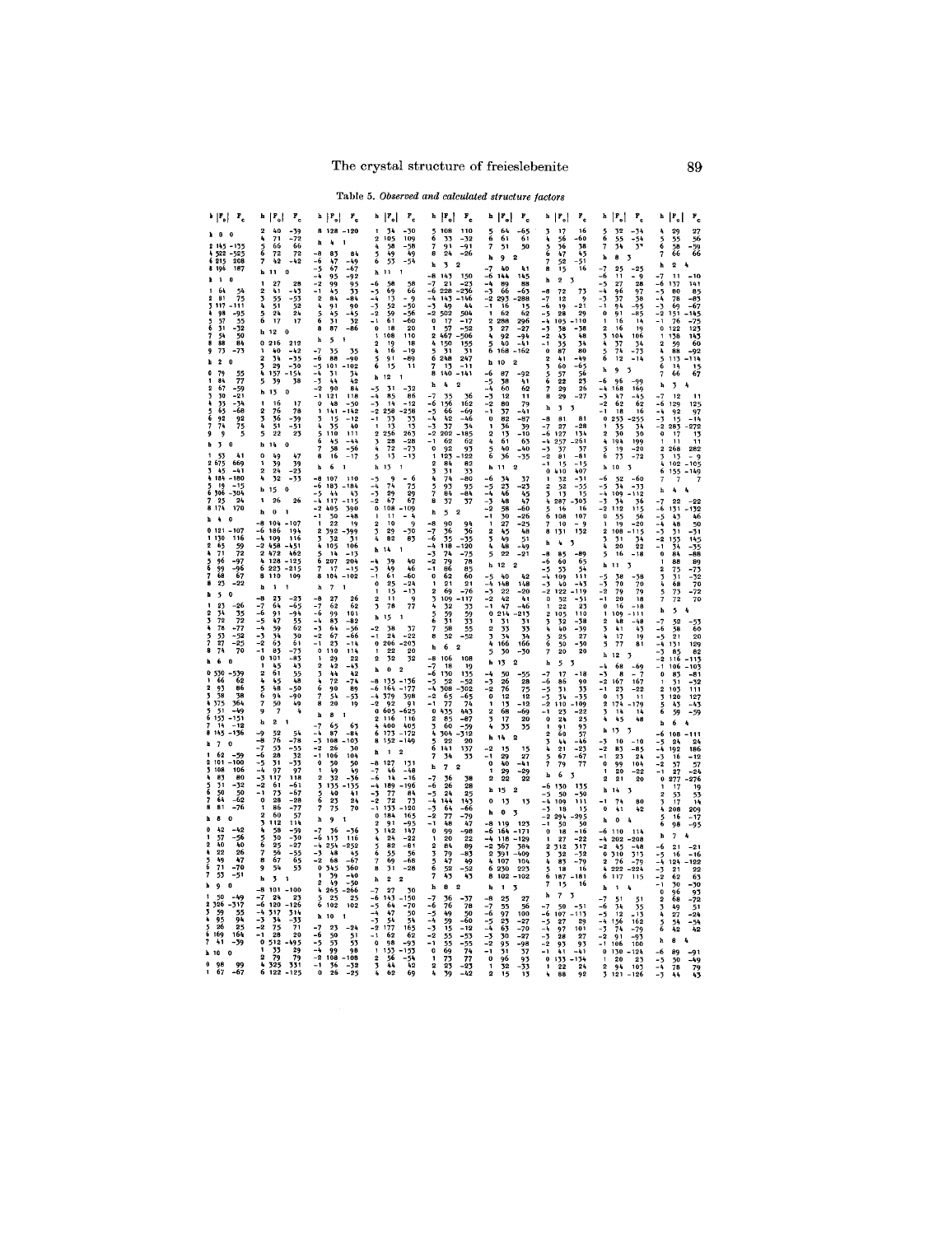Table 5. (Continued)

| $h$ $ F_{o} $<br>$P_{\rm e}$<br>$-2$<br>85<br>79<br>46<br>44<br>-1<br>$\mathbf 0$<br>98<br>$-99$<br>$-94$<br>91<br>-1<br>2<br>$-17$<br>20<br>3<br>16<br>14<br>65<br>68<br>4<br>5<br>78<br>77<br>h<br>9<br>4<br>$-5$<br>11<br>11<br>$-4$<br>91<br>$-92$<br>34<br>32<br>-3<br>217<br>$-2$<br>208<br>$-24$<br>$-1$<br>24<br>15<br>$\bf{0}$<br>15<br>26<br>$-24$<br>1<br>2 2 2 0<br>$-224$<br>25<br>27<br>3<br>63<br>61<br>4<br>5<br>13<br>12<br>h 10<br>4<br>$-4$ | $ F_{o} $<br>r.<br>h<br>h 11<br>4<br>55<br>$-4$<br>$-57$<br>26<br>$-3$<br>$-24$<br>63<br>63<br>$-2$<br>45<br>46<br>$-1$<br>28<br>$\bf{0}$<br>27<br>53<br>$-55$<br>2<br>58<br>$-59$<br>3<br>h <sub>12</sub><br>4<br>57<br>-2<br>$-58$<br>$-1$<br>30<br>29<br>179<br>180<br>$\mathbf{o}$<br>$-30$<br>29<br>$\mathbf{1}$<br>$-10$<br>$\mathbf{2}$<br>11<br>0<br>5<br>Þ<br>$-6$ 107<br>102<br>$-4$<br>126<br>129<br>$-2, 240$<br>$-233$<br>$-46$<br>48<br>$\Omega$<br>263<br>2.244 | $F_c$<br>$h \nmid F_{o}$<br>126<br>126<br>-2<br>76<br>$-79$<br>$\bf o$<br>52<br>56<br>69<br>$-73$<br>$\overline{2}$<br>3<br>33<br>-33<br>62<br>65<br>4<br>48<br>5<br>$-48$<br>6<br>13<br>13<br>2<br>5<br>h<br>$-6$<br>12<br>7<br>107<br>107<br>-4<br>43<br>$-2$<br>$-40$<br>46<br>$-49$<br>$-1$<br>95<br>0<br>$-97$<br>33<br>31<br>1<br>46<br>51<br>62<br>62<br>41<br>40<br>4<br>65<br>-66<br>5<br>6<br>31<br>$-32$<br>5<br>3<br>h | $ F_{o} $<br>$\mathbf{F}_{\rm e}$<br>h<br>5<br>$\frac{1}{2}$<br>h<br>-6<br>40<br>$-40$<br>18<br>$-5$<br>$-17$<br>-4<br>136<br>$-129$<br>38<br>36<br>$-3$<br>94<br>$-2$<br>91<br>29<br>$-1$<br>$-29$<br>102<br>0<br>99<br>94<br>$-98$<br>2<br>3<br>55<br>57<br>30<br>$-28$<br>4<br>5<br>29<br>$-28$<br>6<br>59<br>58<br>5<br>5<br>ħ<br>$-6$<br>72<br>-68<br>$-3$<br>40<br>36<br>$-2$<br>89<br>86<br>18<br>$-14$<br>$-1$<br>25<br>$-30$<br>$\Omega$<br>69<br>$-70$<br>58<br>2<br>-56 | $F_{\rm o}$<br>$r_c$<br>$-201$<br>197<br>12<br>$-12$<br>3<br>46<br>43<br>4<br>17<br>17<br>5<br>$\overline{z}$<br>h<br>5<br>42<br>$-5$<br>$-41$<br>$-4$<br>78<br>$-80$<br>$-2$<br>108<br>$-105$<br>50<br>$-1$<br>49<br>110<br>o<br>111<br>44<br>$-43$<br>1<br>43<br>$\overline{\mathbf{2}}$<br>44<br>3<br>13<br>$-12$<br>86<br>$-84$<br>4<br>5<br>50<br>49<br>ħ<br>8<br>5<br>66<br>$-4$<br>$-61$<br>$-3$<br>11<br>- 8<br>$-2$<br>19<br>19<br>66<br>63<br>$-1$<br>57<br>54<br>$\bf{0}$ | $h \nightharpoonup F_o$<br>$r_{\rm e}$<br>-2<br>50<br>$-50$<br>158<br>0<br>153<br>13<br>14<br>1<br>15<br>$-14$<br>2<br>3<br>10<br>$-11$<br>10<br>5<br>h.<br>$-3$<br>51<br>$-51$<br>$-2$<br>94<br>$-98$<br>16<br>17<br>-1<br>54<br>0<br>$-54$<br>38<br>$\mathbf{1}$<br>37<br>2<br>93<br>95<br>6<br>h<br>$\bf o$<br>122<br>115<br>-4<br>47<br>46<br>-2<br>175<br>$-174$<br>0<br>39<br>$\overline{2}$<br>35<br>4 142<br>135<br>6<br>h<br>$\mathbf{1}$<br>-4<br>91<br>$-87$ | $F_{o}$<br>$F_{\rm e}$<br>6<br>ħ<br>$\overline{2}$<br>$-5$<br>52<br>$-52$<br>$-4$<br>75<br>77<br>41<br>40<br>-3<br>82<br>$-2$<br>87<br>43<br>44<br>- 1<br>98<br>$-101$<br>0<br>82<br>$-86$<br>$\mathbf{1}$<br>32<br>$-30$<br>2<br>3<br>13<br>13<br>4<br>74<br>72<br>3<br>6<br>ħ<br>$-5$<br>23<br>23<br>79<br>$-79$<br>$-4$<br>154<br>-2<br>149<br>30<br>-1<br>$-28$<br>11<br>$\bf{0}$<br>10<br>164<br>$-162$<br>2<br>20<br>3<br>21<br>58<br>4<br>54<br>6<br>h<br>4 | $h \mid F_o$<br>Ρ,<br>18<br>16<br>3<br>66<br>$-65$<br>4<br>5<br>6<br>ь<br>-4<br>94<br>$-90$<br>$-3$<br>45<br>$-44$<br>83<br>$-2$<br>84<br>75<br>$-1$<br>73<br>64<br>61<br>o<br>8<br>f,<br>11<br>82<br>$\overline{2}$<br>$-82$<br>$\overline{\mathbf{3}}$<br>87<br>$-85$<br>6<br>6<br>h<br>105<br>-4<br>$-97$<br>42<br>$-3$<br>41<br>$-2$<br>59<br>$-59$<br>$\bullet$<br>157<br>154<br>40<br>$-39$<br>$\mathbf{1}$<br>17<br>$-13$<br>2<br>3<br>14<br>14<br>6<br>7<br>ħ | $b \mid P_o$<br>Р,<br>$-1$<br>15<br>$-11$<br>67<br>68<br>o<br>79<br>79<br>0<br>$\overline{\phantom{a}}$<br>h<br>$-2$<br>94<br>89<br>44<br>0<br>47<br>2 119 -113<br>7<br>h<br>л.<br>$-2$<br>98<br>$-98$<br>$-1$<br>12<br>13<br>52<br>52<br>0<br>60<br>$-59$<br>1<br>69<br>67<br>2<br>2<br>ħ<br>7<br>36<br>-2<br>58<br>54<br>$-1$<br>55<br>78<br>$\bf o$<br>77<br>$\overline{\mathbf{3}}$<br>7<br>ħ<br>67<br>$-2$<br>$-70$ |
|----------------------------------------------------------------------------------------------------------------------------------------------------------------------------------------------------------------------------------------------------------------------------------------------------------------------------------------------------------------------------------------------------------------------------------------------------------------|--------------------------------------------------------------------------------------------------------------------------------------------------------------------------------------------------------------------------------------------------------------------------------------------------------------------------------------------------------------------------------------------------------------------------------------------------------------------------------|------------------------------------------------------------------------------------------------------------------------------------------------------------------------------------------------------------------------------------------------------------------------------------------------------------------------------------------------------------------------------------------------------------------------------------|------------------------------------------------------------------------------------------------------------------------------------------------------------------------------------------------------------------------------------------------------------------------------------------------------------------------------------------------------------------------------------------------------------------------------------------------------------------------------------|--------------------------------------------------------------------------------------------------------------------------------------------------------------------------------------------------------------------------------------------------------------------------------------------------------------------------------------------------------------------------------------------------------------------------------------------------------------------------------------|-------------------------------------------------------------------------------------------------------------------------------------------------------------------------------------------------------------------------------------------------------------------------------------------------------------------------------------------------------------------------------------------------------------------------------------------------------------------------|--------------------------------------------------------------------------------------------------------------------------------------------------------------------------------------------------------------------------------------------------------------------------------------------------------------------------------------------------------------------------------------------------------------------------------------------------------------------|-----------------------------------------------------------------------------------------------------------------------------------------------------------------------------------------------------------------------------------------------------------------------------------------------------------------------------------------------------------------------------------------------------------------------------------------------------------------------|--------------------------------------------------------------------------------------------------------------------------------------------------------------------------------------------------------------------------------------------------------------------------------------------------------------------------------------------------------------------------------------------------------------------------|
| 41<br>$-43$<br>$-3$<br>14<br>-11<br>$-2$<br>88<br>$-86$<br>68<br>65<br>$\mathbf{0}$<br>$-20$<br>19<br>39<br>38<br>2<br>28<br>30<br>4<br>52<br>$-53$                                                                                                                                                                                                                                                                                                            | $-46$<br>50<br>$\ddot{\bullet}$<br>$-164$<br>6 170<br>5<br>1<br>h<br>$-6$ 112 $-109$<br>13<br>-5<br>9<br>43<br>45<br>$-4$<br>$-3$<br>14<br>$-13$                                                                                                                                                                                                                                                                                                                               | $-6$ 126<br>$-124$<br>-4<br>162<br>158<br>87<br>$-2$<br>90<br>248<br>$-251$<br>0<br>4 211<br>206<br>66<br>$-62$<br>6                                                                                                                                                                                                                                                                                                               | 57<br>3<br>56<br>27<br>26<br>4<br>5<br>54<br>50<br>6<br>5<br>ħ<br>97<br>-4<br>$-97$<br>185<br>178<br>$-2$<br>30<br>30<br>0                                                                                                                                                                                                                                                                                                                                                         | 26<br>$-26$<br>1<br>$-24$<br>22<br>2<br>72<br>$-70$<br>3<br>24<br>$-21$<br>4<br>5<br>h<br>9<br>$-4$<br>101<br>-96<br>$-3$<br>8<br>$\overline{7}$<br>$\overline{\phantom{a}}$                                                                                                                                                                                                                                                                                                         | -3<br>54<br>53<br>$-2$<br>92<br>94<br>59<br>$-59$<br>-1<br>0<br>56<br>54<br>17<br>$-17$<br>1<br>91<br>$-91$<br>3<br>81<br>78                                                                                                                                                                                                                                                                                                                                            | 64<br>-4<br>$-65$<br>$-3$<br>24<br>23<br>74<br>-2<br>$-73$<br>-1<br>31<br>30<br>86<br>88<br>0<br>63<br>$-63$<br>J.<br>30<br>2<br>27                                                                                                                                                                                                                                                                                                                                | -3<br>24<br>$-25$<br>63<br>$-2$<br>$-64$<br>35<br>$-1$<br>35<br>- 56<br>57<br>0<br>68<br>2<br>69<br>6<br>8<br>h<br>73<br>$-2$<br>$-71$                                                                                                                                                                                                                                                                                                                                | 0.114<br>108<br>23<br>23<br>$\mathbf{1}$<br>4<br>h<br>7<br>34<br>-1<br>-34<br>$-80$<br>82<br>0                                                                                                                                                                                                                                                                                                                           |

parameters of Table 2 revealed reasonable peaks for the three sulfur atoms.

The whole structure was then refined by a block-diagonal leastsquares method. Unit weights were given to all reflections. After three cycles of isotropic refinement  $R$  was  $90/6$ . Additional several cycles of anisotropic refinement reduced R to the final value of  $3.2\frac{0}{0}$ . The atomic scattering factors for the neutral atoms were used<sup>2</sup>. The final atomic coordinates and the thermal parameters are given in Tables 3 and 4, respectively. The observed and calculated structure factors are compared in Table 5.

## Discussion of the structure

### Isomorphism

The present analysis has shown that freieslebenite, PbAgSbS<sub>3</sub>, is isomorphous with marrite, PbAgAsS<sub>3</sub> (WUENSCH and NOWACKI, 1967), and that HELLNER's model of freieslebenite (1957) is one of the nearly homometric models (ITO, 1973). Therefore, the discussions on the structure of marrite given by WUENSCH and NOWACKI are generally valid also for freieslebenite.

Several isomorphous pairs of As and Sb sulfosalts have been reported (Table 6). Two isomorphous pairs of Sb and Bi sulfosalts or sulfides are also known: wolfsbergite, CuSbS<sub>2</sub> and emplectite, CuBiS<sub>2</sub> (HOFMANN, 1933a); stibnite, Sb<sub>2</sub>S<sub>3</sub> and bismuthinite, Bi<sub>2</sub>S<sub>3</sub> (HOF-

90

<sup>&</sup>lt;sup>2</sup> International tables for x-ray crystallography (1962), Vol. III, pp. 202 (S and Ag) and 210 (Sb and Pb). Birmingham: Kynoch Press.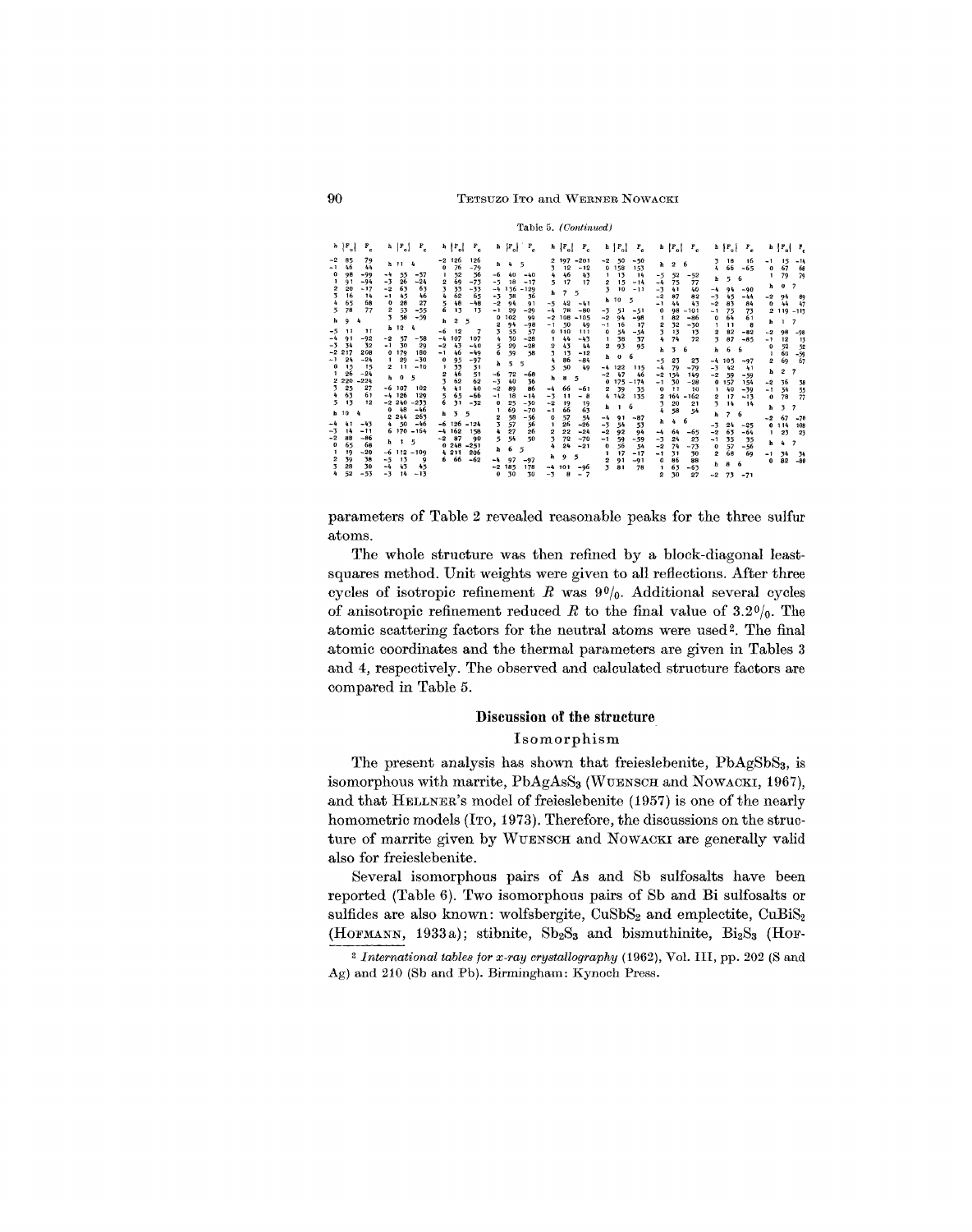| Structure<br>$type*$                                                                                       | As sulfosalt                                                                                                                                              | Sb sulfosalt                                                                                                                                                           | Formula**                                                                                          |  |  |  |
|------------------------------------------------------------------------------------------------------------|-----------------------------------------------------------------------------------------------------------------------------------------------------------|------------------------------------------------------------------------------------------------------------------------------------------------------------------------|----------------------------------------------------------------------------------------------------|--|--|--|
| I.<br>C <sub>1</sub><br>П.<br>a <sub>1</sub><br>п.<br>a <sub>1</sub><br>н.<br>a <sub>1</sub><br>VI.<br>VI. | binmite <sup>1</sup><br>$\rm{marrite}^3$<br>proustite <sup>5</sup><br>seligmannite <sup>6</sup><br>arsenopyrite <sup>7</sup><br>gersdorffite <sup>9</sup> | tetrahedrite <sup>2</sup><br>freieslebenite <sup>4</sup><br>pyrargyrite <sup>5</sup><br>bournonite <sup>6</sup><br>gudmundite <sup>8</sup><br>ullmannite <sup>10</sup> | $Cu_{12}X_{4}S_{13}$<br>$PhAgXS_3$<br>$\rm Ag_3XS_3$<br>PbCuXS <sub>3</sub><br>FeXS<br><b>NiXS</b> |  |  |  |
| <sup>1</sup> WUENSCH <i>et al.</i> (1966).<br><sup>2</sup> WUENSCH $(1964)$ .                              |                                                                                                                                                           | <sup>6</sup> HELLNER and LEINEWEBER (1956).<br><sup>7</sup> BUERGER $(1936)$ .                                                                                         |                                                                                                    |  |  |  |
|                                                                                                            | <sup>3</sup> WUENSCH and NOWACKI (1967).                                                                                                                  | $8$ BUERGER $(1939)$ .                                                                                                                                                 |                                                                                                    |  |  |  |

Table 6. *Isomorphous pairs of* As *and* Sb *sulfosalts*

<sup>4</sup> Present work. <sup>9</sup> BAYLISS and STEPHENSON (1967).

 $5$  ENGEL and NOWACKI (1966).  $10$  TAKÉUCHI (1957).

Classification of sulfosalts by NOWACKI (1969).

\*\*  $X = As$  or Sb.

MANN, 1933b). However, no As-Sb-Bi isomorphous series have thus far been reported. BUERGER (1939) attributed the non-existence of the isomorphous series to the differences of the atomic radii of  $X$  ( $X = As$ , 8b and Bi) in the case of the arsenopyrite-type compounds, FeXS.

It seems that another important factor of the non-existence is the different bonding nature of X. In As sulfosalts, coordinations of S about As are usually AsS<sub>3</sub> pyramids. In Bi sulfosalts, however, fivefold coordinations (or  $3 + 2$  coordinations) of S about Bi are almost as common as  $\text{BiS}_3$  pyramids: for example, cosalite,  $\text{Pb}_2\text{Bi}_2\text{S}_5$  (SRIKRISH-NAN and NOWACKI, 1974) and aikinite, CuPbBiS<sub>3</sub> (OHMASA and NOWACKI, 1970). In other words, the bonding nature of As is characterized by  $p^3$  (or  $sp^3$  with one lone-pair of electrons) orbitals of As, whereas that of Bi is more complicated because it is more easily influenced by the contribution of *d* orbitals of Bi. Coordinations of S about Sb are generally more similar to those of As than of Bi. In stibnite (SCAVNICAR, 1960; BAYLISS and NOWACKI, 1972), however, one Sb is coordinated with three S (an ordinary  $SbS<sub>3</sub>$  pyramid) but the other is coordinated with five S (a distorted square pyramid).

### Crystal structure

The atomic arrangements in freieslebenite are shown in Fig. 1. 8b83 trigonal pyramids are isolated from each other. Therefore, freieslebenite belongs to the structure type  $II.a<sub>1</sub>$  of NOWACKI's classification of sulfosalts (1969).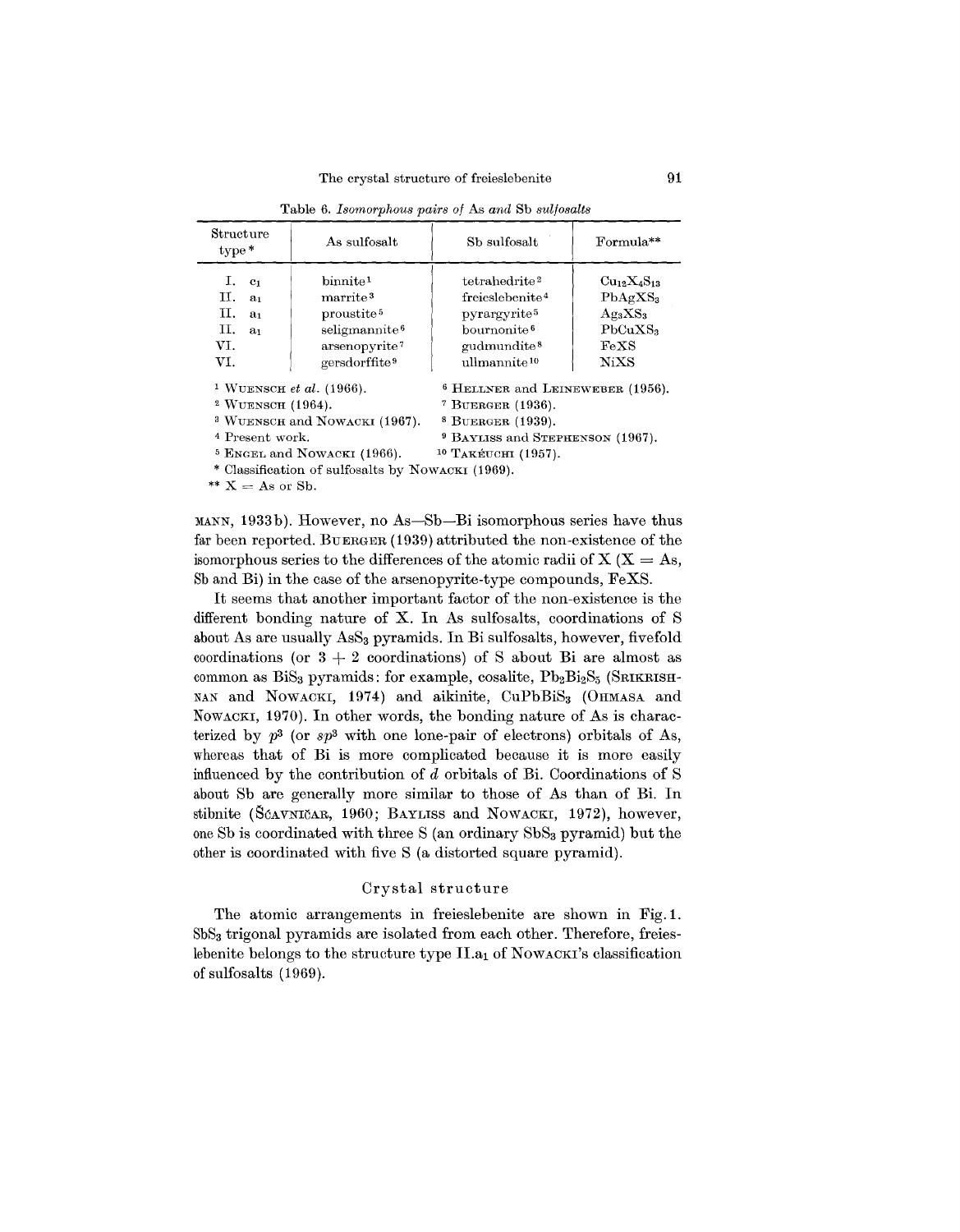**92** TETSUZO ITO and WERNER NOWACKI



Fig. L Atomic arrangements in freieslebenite, viewed along the *c* axis: (a) the atomic layer at  $z \approx 1/4$  and (b) at  $z \approx 3/4$ , and (c) = (a) + (b), i.e. the whole structure. The thick broken lines indicate the longest Ag-S bonds, the black arrowheads indicate the bonds between the adjacent layers, and the signed numbers in (a) are the deviations (in A) of the atoms from  $z = 1/4$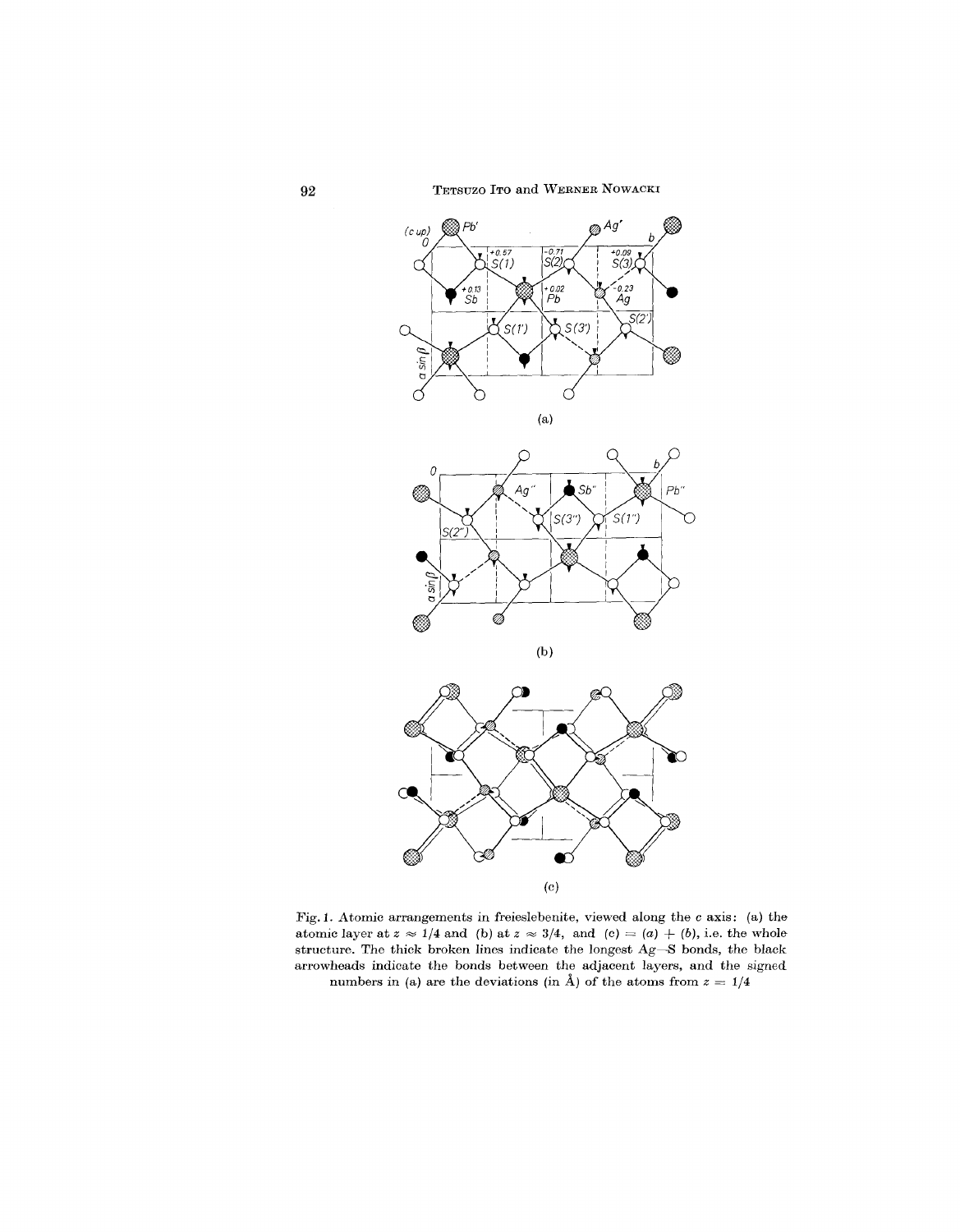Table 7. *Displacements*,  $\Delta$ , *of the atoms of freieslebenite from the ideal* PbS-type *structure* **STAR**  $Marrit$  $_{\rm Idet}$ 

| coordinates<br>$\varDelta_{\mathbf{M}}$<br>$\varDelta_{\mathbf{F}}$<br>$\varDelta_{\mathbf{F}}/\varDelta_{\mathbf{M}}$<br>$-0.074$ Å<br>$-0.140$ Å<br>Sb or<br>3/8<br>$+0.53$<br>$\boldsymbol{x}$<br>$+0.050$<br>$+0.092$<br>1/12<br>As<br>$+0.54$<br>$\boldsymbol{y}$<br>$+0.129$<br>$+0.171$<br>$+0.75$<br>1/4<br>$\boldsymbol{z}$<br>0.159<br>0.242<br>$\varDelta r$<br>0.66<br>Pb<br>3/8<br>$-0.188$<br>$-0.267$<br>$+0.70$<br>$\boldsymbol{x}$<br>$-0.020$<br>$-0.071$<br>5/12<br>$+0.28$<br>$\boldsymbol{y}$<br>$+0.013$<br>$+0.018$<br>$+1.38$<br>1/4<br>$\boldsymbol{z}$<br>$\varDelta r$<br>0.191<br>0.276<br>0.69<br>$\overline{\phantom{0}}$<br>3/8<br>$+0.022$<br>$+0.096$<br>Ag<br>$+0.23$<br>$\boldsymbol{x}$<br>9/12<br>$+0.124$<br>$+0.168$<br>$+0.74$<br>$\boldsymbol{y}$<br>$-0.228$<br>$-0.388$<br>$+0.59$<br>1/4<br>$\boldsymbol{z}$<br>$\varDelta r$<br>0.261<br>0.436<br>0.60 |
|-----------------------------------------------------------------------------------------------------------------------------------------------------------------------------------------------------------------------------------------------------------------------------------------------------------------------------------------------------------------------------------------------------------------------------------------------------------------------------------------------------------------------------------------------------------------------------------------------------------------------------------------------------------------------------------------------------------------------------------------------------------------------------------------------------------------------------------------------------------------------------------------------------|
|                                                                                                                                                                                                                                                                                                                                                                                                                                                                                                                                                                                                                                                                                                                                                                                                                                                                                                     |
|                                                                                                                                                                                                                                                                                                                                                                                                                                                                                                                                                                                                                                                                                                                                                                                                                                                                                                     |
|                                                                                                                                                                                                                                                                                                                                                                                                                                                                                                                                                                                                                                                                                                                                                                                                                                                                                                     |
|                                                                                                                                                                                                                                                                                                                                                                                                                                                                                                                                                                                                                                                                                                                                                                                                                                                                                                     |
|                                                                                                                                                                                                                                                                                                                                                                                                                                                                                                                                                                                                                                                                                                                                                                                                                                                                                                     |
|                                                                                                                                                                                                                                                                                                                                                                                                                                                                                                                                                                                                                                                                                                                                                                                                                                                                                                     |
|                                                                                                                                                                                                                                                                                                                                                                                                                                                                                                                                                                                                                                                                                                                                                                                                                                                                                                     |
|                                                                                                                                                                                                                                                                                                                                                                                                                                                                                                                                                                                                                                                                                                                                                                                                                                                                                                     |
|                                                                                                                                                                                                                                                                                                                                                                                                                                                                                                                                                                                                                                                                                                                                                                                                                                                                                                     |
|                                                                                                                                                                                                                                                                                                                                                                                                                                                                                                                                                                                                                                                                                                                                                                                                                                                                                                     |
|                                                                                                                                                                                                                                                                                                                                                                                                                                                                                                                                                                                                                                                                                                                                                                                                                                                                                                     |
|                                                                                                                                                                                                                                                                                                                                                                                                                                                                                                                                                                                                                                                                                                                                                                                                                                                                                                     |
|                                                                                                                                                                                                                                                                                                                                                                                                                                                                                                                                                                                                                                                                                                                                                                                                                                                                                                     |
|                                                                                                                                                                                                                                                                                                                                                                                                                                                                                                                                                                                                                                                                                                                                                                                                                                                                                                     |
|                                                                                                                                                                                                                                                                                                                                                                                                                                                                                                                                                                                                                                                                                                                                                                                                                                                                                                     |
| 1/8<br>S(1)<br>$+0.101$<br>$+0.153$<br>$+0.66$<br>$\boldsymbol{x}$                                                                                                                                                                                                                                                                                                                                                                                                                                                                                                                                                                                                                                                                                                                                                                                                                                  |
| 3/12<br>$-0.448$<br>$-0.395$<br>$+0.88$<br>$\boldsymbol{y}$                                                                                                                                                                                                                                                                                                                                                                                                                                                                                                                                                                                                                                                                                                                                                                                                                                         |
| 1/4<br>$+0.568$<br>$+0.788$<br>$+0.72$<br>$\boldsymbol{z}$                                                                                                                                                                                                                                                                                                                                                                                                                                                                                                                                                                                                                                                                                                                                                                                                                                          |
| $\varDelta r$<br>0.696<br>0.917<br>0.76                                                                                                                                                                                                                                                                                                                                                                                                                                                                                                                                                                                                                                                                                                                                                                                                                                                             |
|                                                                                                                                                                                                                                                                                                                                                                                                                                                                                                                                                                                                                                                                                                                                                                                                                                                                                                     |
| 1/8<br>S(2)<br>$+0.075$<br>$+0.202$<br>$+0.37$<br>$\boldsymbol{x}$                                                                                                                                                                                                                                                                                                                                                                                                                                                                                                                                                                                                                                                                                                                                                                                                                                  |
| 7/12<br>$+0.489$<br>$+0.501$<br>$+0.98$<br>y                                                                                                                                                                                                                                                                                                                                                                                                                                                                                                                                                                                                                                                                                                                                                                                                                                                        |
| $-0.942$<br>$-0.708$<br>$+0.75$<br>1/4<br>$\boldsymbol{z}$                                                                                                                                                                                                                                                                                                                                                                                                                                                                                                                                                                                                                                                                                                                                                                                                                                          |
| $\varDelta r$<br>0.866<br>1.089<br>0.80                                                                                                                                                                                                                                                                                                                                                                                                                                                                                                                                                                                                                                                                                                                                                                                                                                                             |
| S(3)<br>1/8<br>$+0.169$<br>$+0.297$<br>$+0.57$<br>$\boldsymbol{x}$                                                                                                                                                                                                                                                                                                                                                                                                                                                                                                                                                                                                                                                                                                                                                                                                                                  |
| 11/12<br>$+0.319$<br>$+0.397$<br>$+0.80$<br>$\boldsymbol{y}$                                                                                                                                                                                                                                                                                                                                                                                                                                                                                                                                                                                                                                                                                                                                                                                                                                        |
| $+0.094$<br>$+0.221$<br>1/4<br>$+0.43$<br>$\boldsymbol{z}$                                                                                                                                                                                                                                                                                                                                                                                                                                                                                                                                                                                                                                                                                                                                                                                                                                          |
| 0.372<br>0.541<br>$\varDelta r$<br>0.69                                                                                                                                                                                                                                                                                                                                                                                                                                                                                                                                                                                                                                                                                                                                                                                                                                                             |

Freieslebenite is a superstructure of a Pb8-type substructure. The displacements of the atoms from the ideal Pb8-type structure are given in Table 7. The magnitudes of the displacements, especially those of the S atoms, are so large (up to  $0.9 \text{ Å}$ ) that the S coordinations around the metal atoms are essentially different from those in Pb8; although Pb is coordinated with six 8 in a similar way as in Pb8, 8b and Ag are coordinated with three and four (or  $3 + 1$ ) S, respectively. It can be seen from Table 7 that the directions of the displacements in freieslebenite and marrite are almost the same, but the magnitudes in freieslebenite are systematically less than those in marrite, probably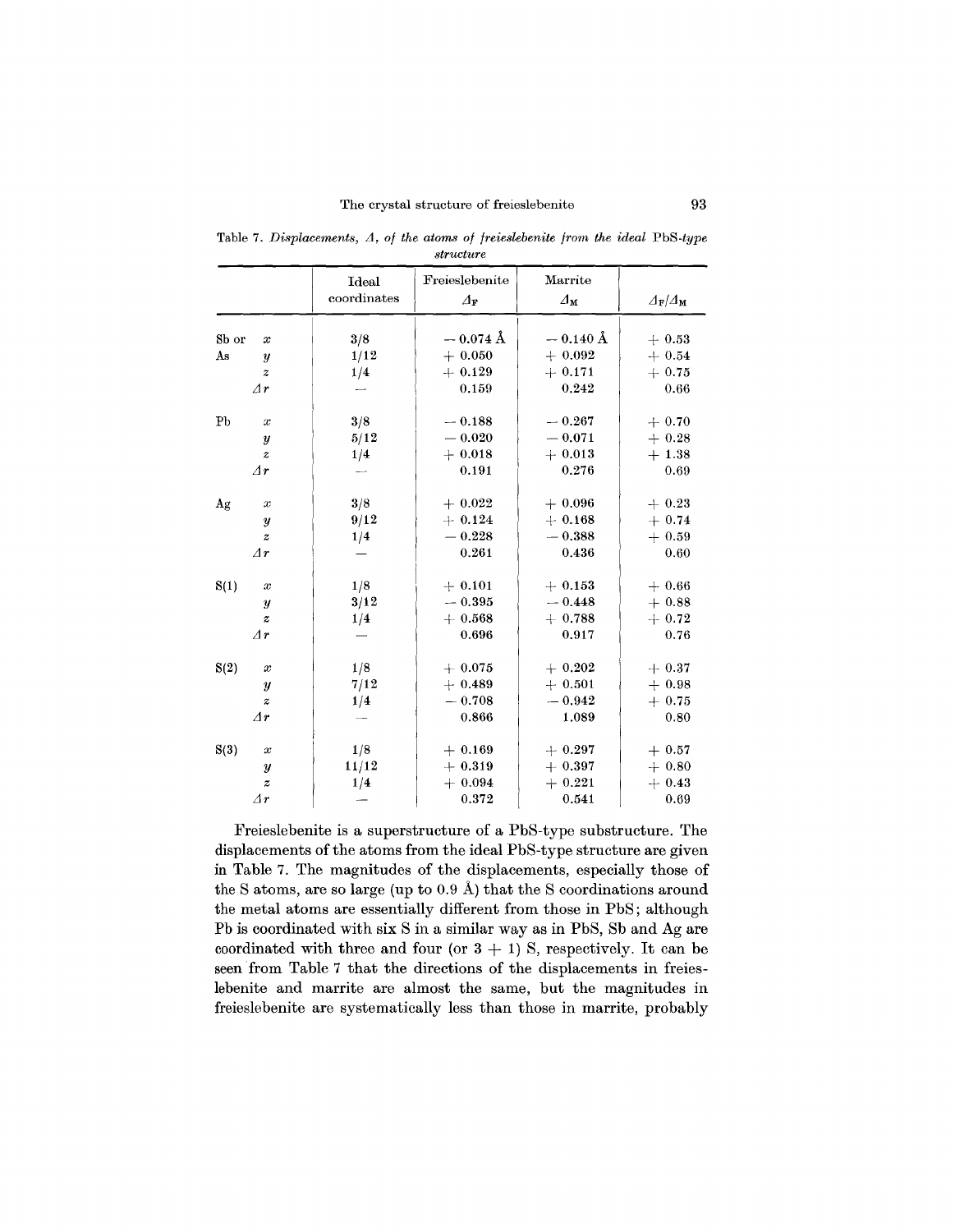because of the larger covalent radius of Sb (1.41 A) than that of As  $(1.21 \text{ Å})$ <sup>3</sup>.

It should be noted that even the ideal PbS-type structure of freieslebenite (or marrite) is different from the true PbS structure, because the unit cell of freieslebenite (marrite) is significantly deformed compared with the corresponding cell of the true PbS; the *a* axis of freieslebenite (marrite) is shorter as much as  $10\%$  ( $13\%$ ) than that of PbS, whereas the b and c axes and the  $\beta$  angle remain approximately the same (Table 1). The above deformation of the unit cell results in the following differences in coordinations: the metal-S distance parallel to  $(001)$  in the ideal freieslebenite (marrite) structure is 2.84  $(2.78)$  Å, whereas the Pb-S distance in PbS is  $2.96 \text{ Å}$ ; the S-metal-S angles in the former deviate from that in the latter  $(90^{\circ})$  up to 7.3  $(8.4^{\circ})$ .

The structure of freieslebenite consists of two kinds of atomic layers parallel to (001) alternately piled up along the *c* direction. One layer at  $z \approx 1/4$  and the other at  $z \approx 3/4$  (Figs. 1a and b, respectively) are related by the inversion center and also by the  $2<sub>1</sub>$  screw along the *b* axis. The deviations of the atoms from the plane at  $z = 1/4$  are given in Fig. 1*a*; the S atoms deviate more (up to 0.71 Å) than the metal atoms (up to 0.23 A). Each layer is an infinite two-dimensional network of metal-S bonds (Fig. 1). It is combined to the neighbouring two layers also by metal-S bonds, as indicated by the black arrowheads in Fig. 1; it should be noted that the Sb-S and Ag-S bonds alternately combine the successive layers. Thus, the structure of freieslebenite can be looked upon as an infinite three-dimensional network of metal-S bonds (Fig. 2).

The metal-S arrays along the *c* direction can be seen from Figs.lc and 2. Pb, Ag and Sb make up their own metal-S arrays; no two metals are mixed within each array because one pair of metal-S constitutes the unit of repetition. The Pb-S array is an infinite chain, whereas Ag-S and Sb-S arrays are terminated at every metal-S pair. Two adjacent Pb-S chains are directly connected to form an infinite double chain along the *c* axis:



The Pb-S double chains seem to serve as backbones of the structure; the surrounding Ag-S and Sb-S arrays connect adjacent Pb-S

<sup>3</sup> Unless otherwise stated, the atomic radii used in the discussion are all taken from PAULING (1960).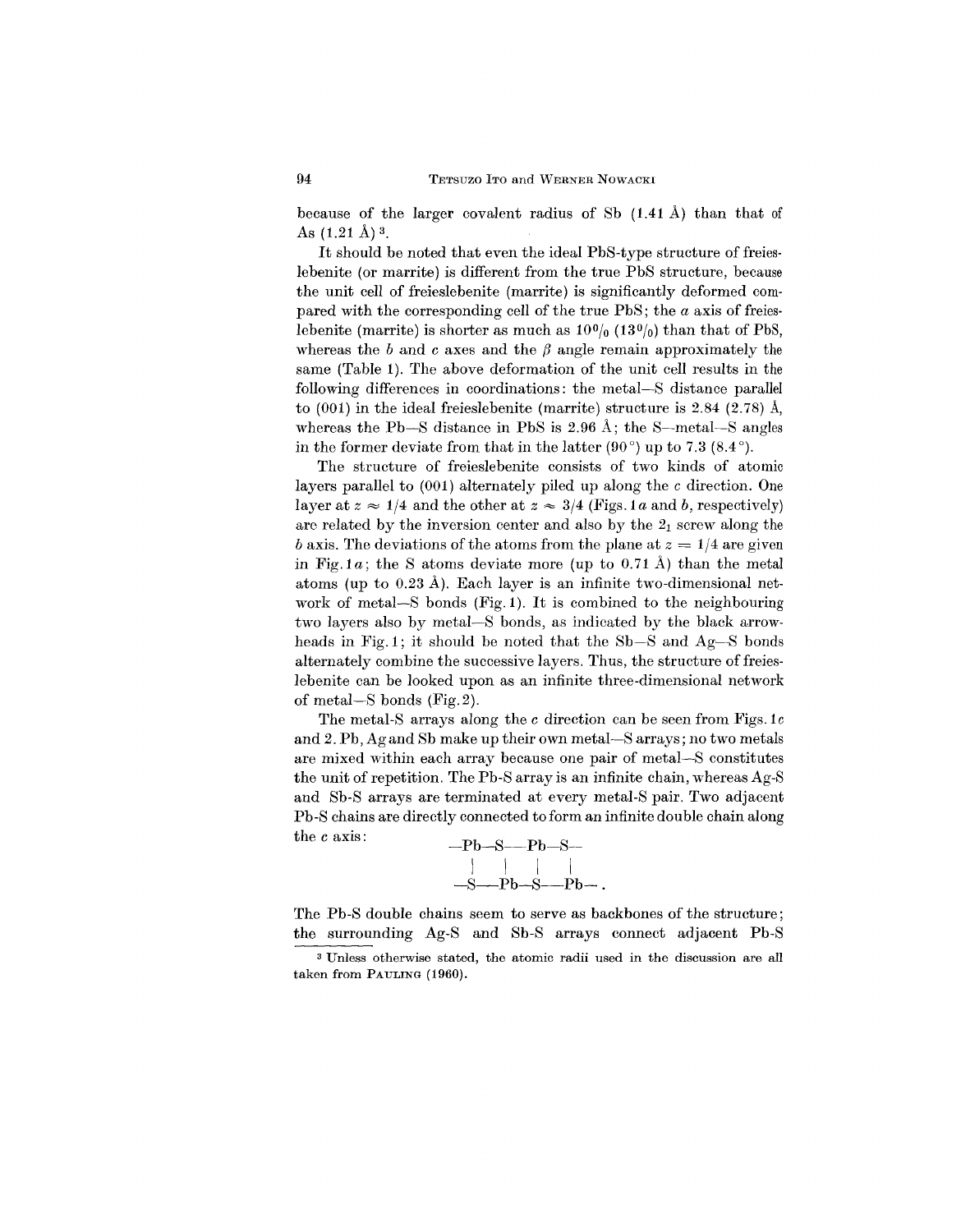The crystal structure of freieslebenite 95



Fig. 2. Network of metal-sulfur bonds in freieslebenite



Fig. 3. Structure of the metal-sulfur array along [320] within each layer in freieslebenite

double chains and fill in the space between them as shown in Figs. 1*c* and 2.

Figure 3 shows the structure of the metal-8 array along [320] within each layer parallel to (001). The array is of a mixed-metal type contrary to those along the *c* direction; the six pairs of metal-8,  $2(Pb-S, Ag-S and Sb-S)$ , constitute the unit of repetition. There are no infinite metal-8 chains like the Pb-8 chains along the *c* direction, because the two 8b and one of the two Ag terminate the chain.

### Bond distances and angles

The bond distances and angles in freieslebenite and marrite (WUENSCH and NOWACKI, 1967) are compared in Tables 8 and 9, respectively; they are in fairly good agreement with each other except those associated with 8b or As. The coordination around the individual atoms are shown in Fig.4.

8b has the usual trigonal-pyramidal coordination of 8 atoms. The three Sb-S distances are 2.431, 2.453 and 2.480 $(4)$  Å. The mean value, 2.46 A, is in good agreement with the covalent 8b-8 distance  $(2.45 \text{ Å})$  and also with those found in some sulfosalts of the II.a<sub>1</sub> type: 2.46, 2.46 and 2.463 Å in bournonite,  $PbCuSbS<sub>3</sub>$  (EDENHARTER,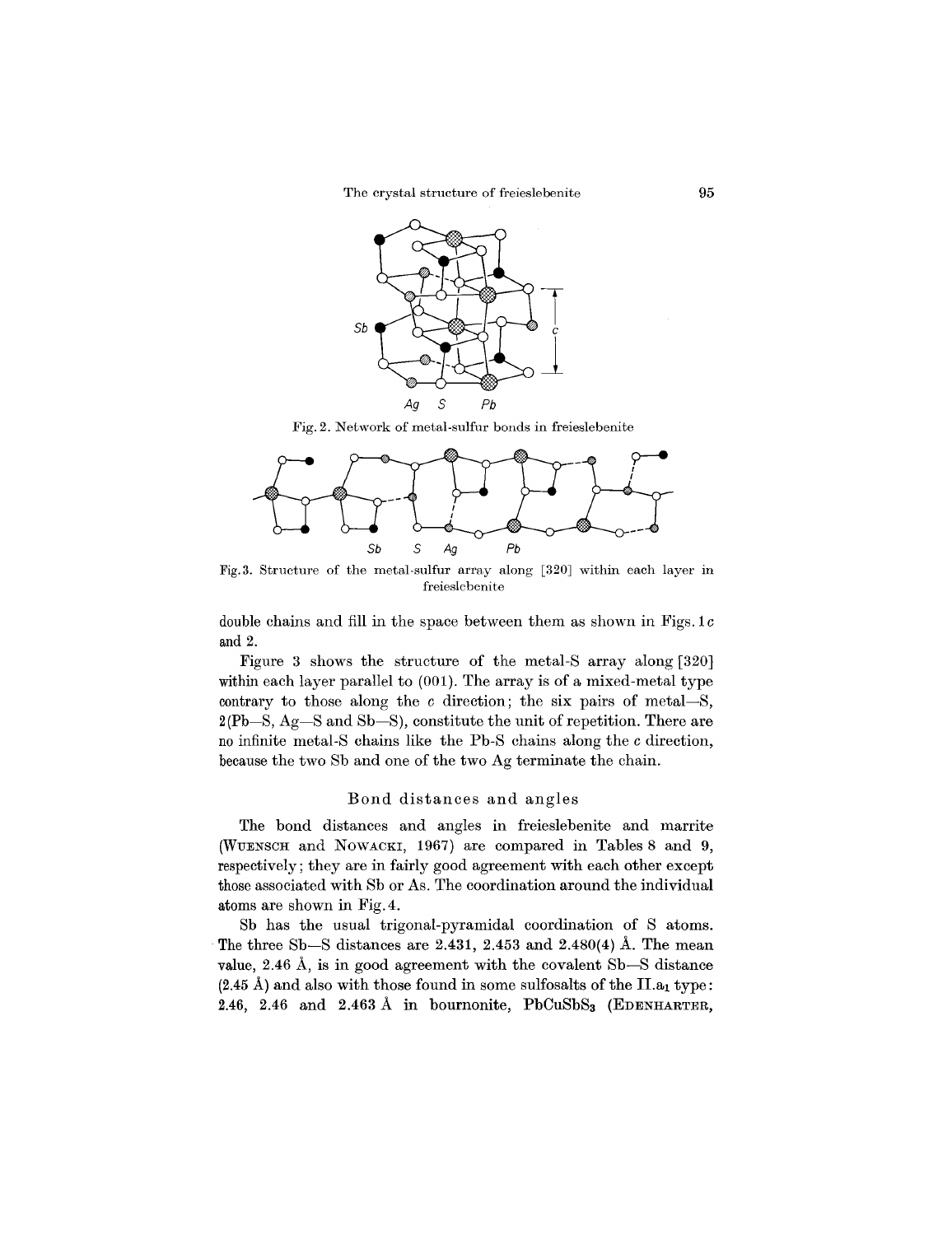|              | Freies-<br>lebenite | Marrite            |                                     | Freies-<br>lebenite | Marrite            |
|--------------|---------------------|--------------------|-------------------------------------|---------------------|--------------------|
| $X - S(2'')$ | $2.431 \text{ Å}$   | $2.259~\text{\AA}$ | $S(1) - X$                          | $2.453~\text{\AA}$  | $2.279~\text{\AA}$ |
| $-S(1)$      | 2.453               | 2.279              | $-Ag'''$                            | 2.687               | 2.682              |
| $-S(3)$      | 2.480               | 2.269              | $-Pb'$                              | 2.806               | 2.837              |
| Mean         | (2.455)             | (2.269)            | $-Pb$                               | 3.033               | 2.962              |
| $Pb-S(1')$   | 2.806               | 2.837              | $S(2) - X''$                        | 2.431               | 2.259              |
| $-S(3''')$   | 2.877               | 2.799              | $-Ag'$                              | 2.522               | 2.473              |
| $-S(3')$     | 2.892               | 2.976              | $-Ag$                               | 2.575               | 2.518              |
| $-S(1)$      | 3.033               | 2.962              | $-Pb$                               | 3.167               | 3.136              |
| Mean(4)      | (2.902)             | (2.894)            |                                     |                     |                    |
| $Pb-S(3'')$  | 3.102               | 3.260              | $S(3)-X$                            | 2.480               | 2.269              |
| $-S(2)$      | 3.167               | 3.136              | $-\mathbf{Pb}^{\prime\prime\prime}$ | 2.877               | 2.799              |
| Mean(2)      | (3.135)             | (3.198)            | $-Pb'$                              | 2.892               | 2.976              |
| Mean(6)      | (2.980)             | (2.995)            | $-Ag$                               | 2.928               | 2.912              |
|              |                     |                    | $-Pb''$                             | 3.102               | 3.260              |
| $Ag-S(2')$   | 2.522               | 2.473              |                                     |                     |                    |
| $-S(2)$      | 2.575               | 2.518              | $\sigma$                            | $\approx\,0.004$    | $\approx 0.014$    |
| Mean(2)      | (2.549)             | (2.496)            |                                     |                     |                    |
| $Ag-S(1''')$ | 2.687               | 2.682              |                                     |                     |                    |
| Mean(3)      | (2.595)             | (2.558)            |                                     |                     |                    |
| $Ag-S(3)$    | 2.928               | 2.912              |                                     |                     |                    |
| Mean(4)      | (2.678)             | (2.646)            |                                     |                     |                    |
| $\sigma$     | $\approx 0.004$     | $\approx 0.014$    |                                     |                     |                    |

Table 8. *Bond distances in freieslebenite and marrite*  $X = Sb$  or As for freieslebenite or marrite, respectively. Notation of the symmetry operations: single primed... *a* glide; double or triple primed...  $2_1$  screw

NOWACKI and TAKÉUCHI, 1970), pyrostilpnite, Ag3SbS3 (KUTOGLU, 1968) and pyrargyrite, AgaSbSa (ENGEL and NOWACKI, 1966), respectively. The other three S atoms around Sb are far apart; the Sb-S distances are 3.239, 3.477 and 3.576(4) A.



Fig.4. Coordinations around the individual atoms in freieslebenite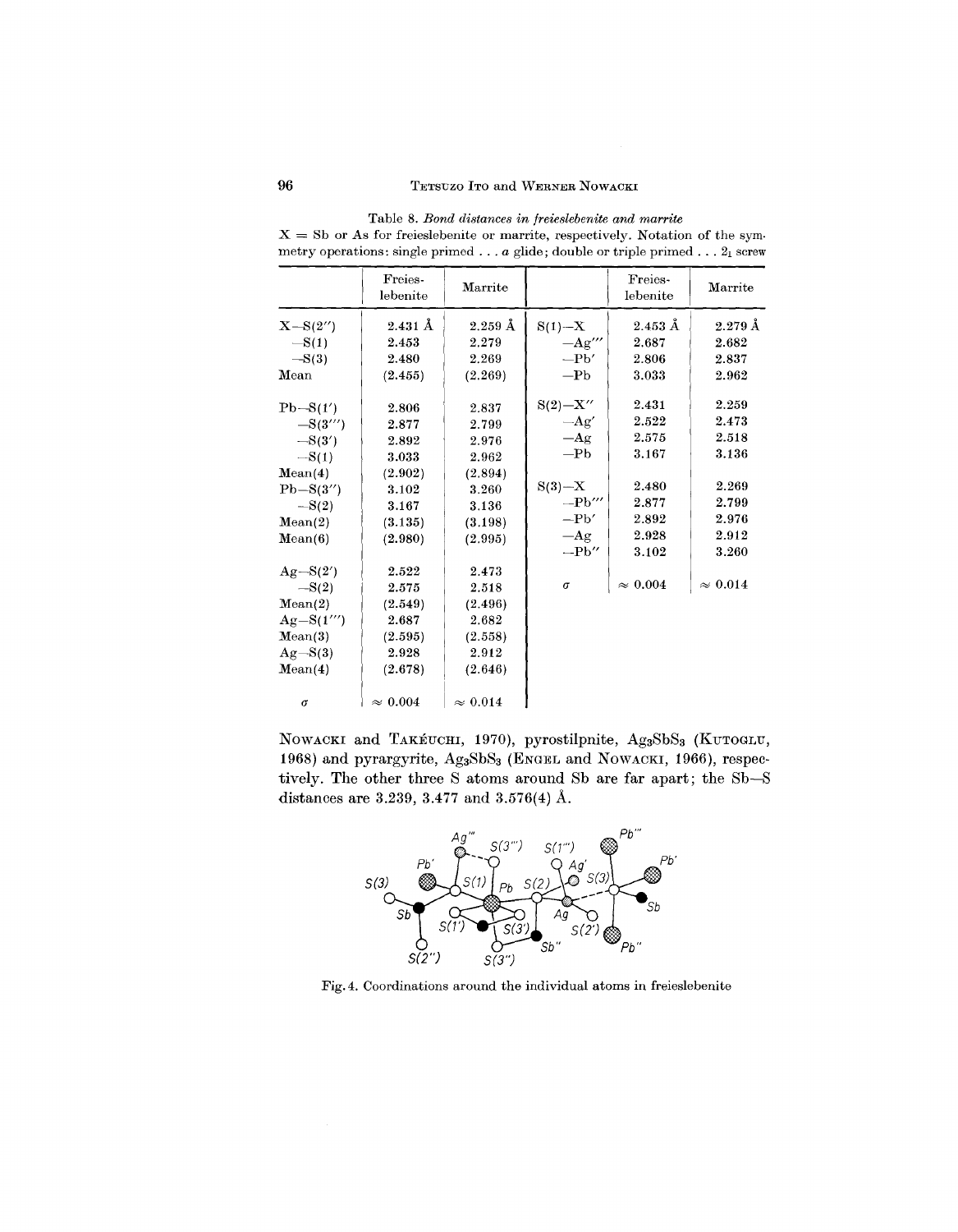|                        | Freieslebenite | Marrite                  |
|------------------------|----------------|--------------------------|
| $S(2'') - X$ $S(1)$    | $94.5^\circ$   | $97.9^\circ$             |
| $-S(3)$                | 98.5           | 99.3                     |
| $S(1)$ $-X - S(3)$     | 93.3           | 97.3                     |
| Mean                   | (95.4)         | (98.2)                   |
| $S(1')$ -Pb- $S(3''')$ | 84.4           | 81.3                     |
| $-S(3')$               | 78.1           | 71.9                     |
| $-S(1)$                | 82.2           | 80.4                     |
| $-S(3'')$              | 103.1          | 110.0                    |
| $-S(2)$                | 160.1          |                          |
| $S(3''')$ -Pb- $S(3')$ | 85.7           | 81.8                     |
| $-S(1)$                | 84.3           | 82.4                     |
| $-S(3'')$              | 166.9          |                          |
| $-S(2)$                | 96.5           | 98.3                     |
| $S(3')$ -Pb-S(1)       | 158.6          | $\overline{\phantom{a}}$ |
| $-S(3'')$              | 85.5           | 88.5                     |
| $-S(2)$                | 82.2           | 81.4                     |
| $S(1)$ -Pb-S(3")       | 107.1          | 112.6                    |
| $-S(2)$                | 117.7          | 126.4                    |
| $S(3'') - Pb - S(2)$   | 72.8           | 65.3                     |
| $S(2') -Ag-S(2)$       | 157.3          | 152.7                    |
| $-S(1''')$             | 111.6          | 116.0                    |
| $S(2)$ -Ag-S(1"')      | 89.5           | 88.5                     |
| Sum                    | (358.4)        | (357.2)                  |
| $S(3) -Ag-S(2')$       | 90.1           | 91.1                     |
| $-S(2)$                | 98.6           | 103.4                    |
| $-S(1''')$             | 89.8           | 85.3                     |
| $\sigma$               | $\approx 0.1$  | $\approx 0.3$            |

Table 9. *Bond angles in jreieslebenite and marrite*  $(X = Sb$  or As respective

The mean  $S-Sb-S$  bond angle and  $S\cdots S$  contact distance in the SbS<sub>3</sub> pyramid are  $95^{\circ}$  and  $3.63 \text{ Å}$ , respectively; the corresponding values in the AsS<sub>3</sub> pyramid of marrite are  $98^\circ$  and  $3.43 \text{ Å}$ . If we consider an ideal model of  $XS_3$  pyramids  $(X = As, Sb$  and Bi) in which  $S-X-S = 90^{\circ}$  (p<sup>3</sup>) and  $S...S = 3.70$  Å (van der Waals distance), both the angle and the distance in the SbS<sub>3</sub> pyramid of freieslebenite are nearer to the ideal values than those in the AsS<sub>3</sub> pyramid of marrite.

Pb is coordinated with six S atoms in a distorted octahedral arrangement. The six Pb-S distances range from 2.806 to 3.167(4)  $\AA$ ; these values (the mean 2.98 A) are quite normal for Pb with the coordi-

Z. Kristallogr. Bd. 139, 1/2 7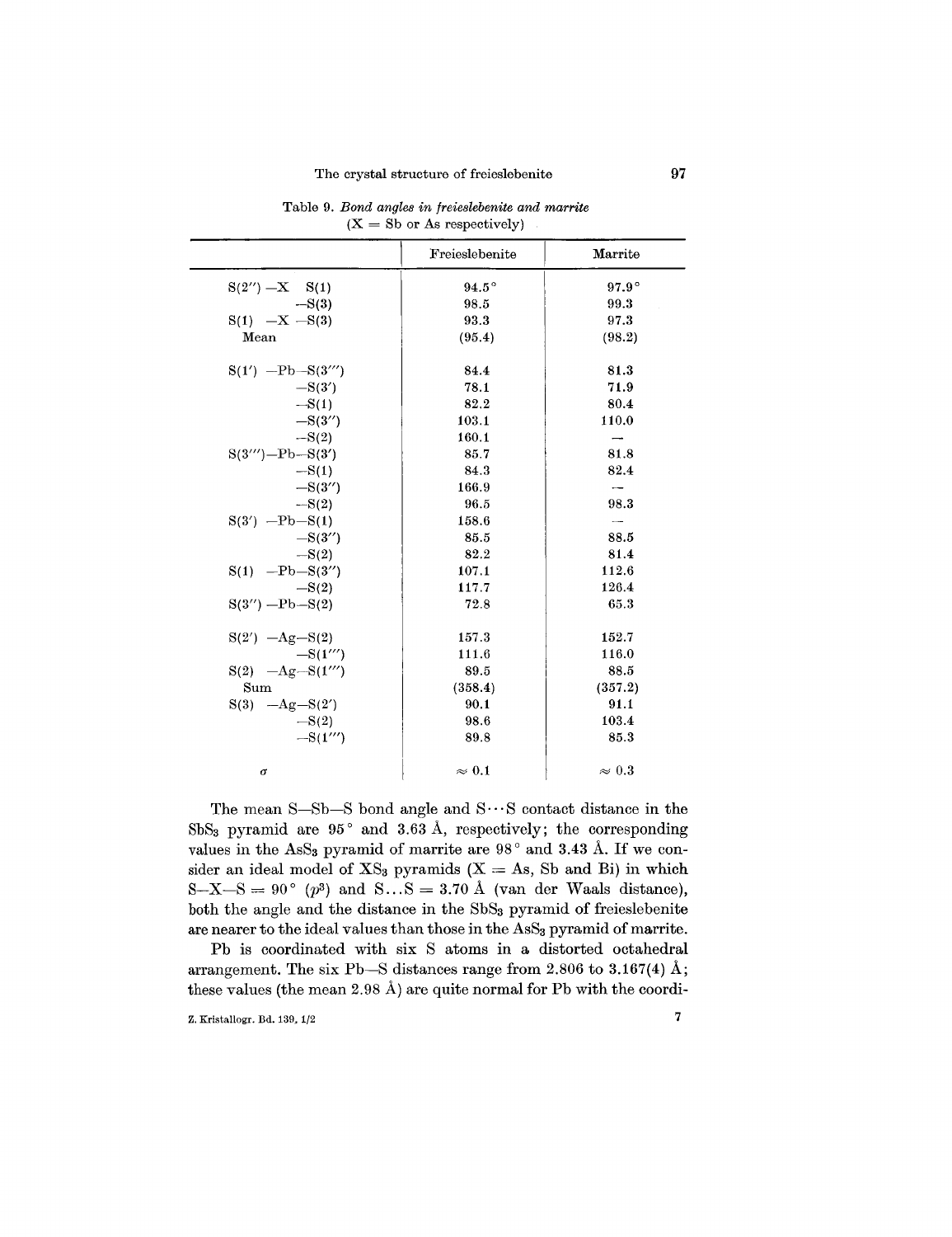nation number of six (NOWACKI, 1969). If we look at them more closely, however, the six Pb-S distances can be grouped into the four shorter (the mean 2.90 Å) and the two longer (the mean 3.14 Å). The latter two, 3.102 and 3.167(4) A, are longer than the sum  $(3.04 \text{ Å})$  of the ionic radii of Pb<sup>2+</sup> and S<sup>2-</sup>. Therefore, these two Pb-S bonds are very weak bonds. It is interesting to note that this  $4 + 2$  coordination of S around Pb (in a more exaggerated form) is quite common among Pb salts of dithioacids, a quite different class of compounds from sulfosalts (IWASAKIand HAGIHARA, 1972; ITO, 1972). The two smallest S-Pb-S angles, 72.8 and 78.1 $\degree$  (65.3 and 71.9 $\degree$  in marrite), belong to the two four-membered chelate rings around Pb,  $X \langle \begin{array}{c} \chi \end{array} \rangle$ Pb (X = Sb or As). The smallest angle is also associated with the two longer Pb-S distances mentioned above.

Ag has three nearest S neighbours at the distances, 2.522, 2.575 and 2.687(4) Å. The  $AgS<sub>3</sub>$  group is almost planar; the sum of the three angles is  $358.4^{\circ}$ . A fourth S atom is at a distance of  $2.928(4)$  Å; the corresponding  $Ag-S$  bond (shown in the figures with broken lines) is approximately perpendicular to the  $AgS<sub>3</sub>$  plane (Table 9). If we apply the PAULING's (1960) relation for fractional bonds,  $D(n) = D(1) + 0.60$ log *n,* to the four observed Ag-S distances, the corresponding bond numbers are:  $n = 0.70, 0.55, 0.37$  and 0.15, respectively<sup>4</sup>. Therefore the fourth bond  $(2.928 \text{ Å})$  is a weak bond, although it is shorter than the sum  $(3.10 \text{ Å})$  of the ionic radii of  $\text{Ag}^+$  and  $\text{S}^{2-}$ .

Very similar  $3 + 1$  coordinations are also found in smithite,  $\mathrm{AgAsS}_2,$  where  $\mathrm{Ag(1)}$   $\text{--S} = 2.51,\,2.56,\,2.68\,\text{and}\ 2.84\,\text{\AA}, \mathrm{Ag(2)}$   $\text{--S} = 2.52$ 2.55, 2.65 and 2.90 Å (HELLNER and BURZLAFF, 1964) and in hatchite.  $PbT1AgAs<sub>2</sub>S<sub>5</sub>$ , where  $Ag-S = 2.48$ , 2.52, 2.54 and 2.93 Å (MARUM and NOWACKI, 1967). The other two S atoms around Ag in freieslebnite are far apart; the Ag-S distances are 3.288 and 3.349 A.

### Thermal vibrations

The root-mean-square amplitudes of the atoms along the principal axes of the vibration ellipsoids are given in Table 10. The most interesting feature of the thermal vibrations in freieslebenite is the large amplitudes of Ag compared to those of the other atoms. In fact, this feature is common among sulfosalts containing Ag (Table 11). In these structures the *B* values of Ag are more than twice as large as those of

<sup>&</sup>lt;sup>4</sup> The single bond distance,  $D(1)$ , of Ag-S was taken as the sum  $(2.43 \text{ Å})$ of the covalent radius of S (1.04 Å) and that of Ag in linear bonds (1.39 Å).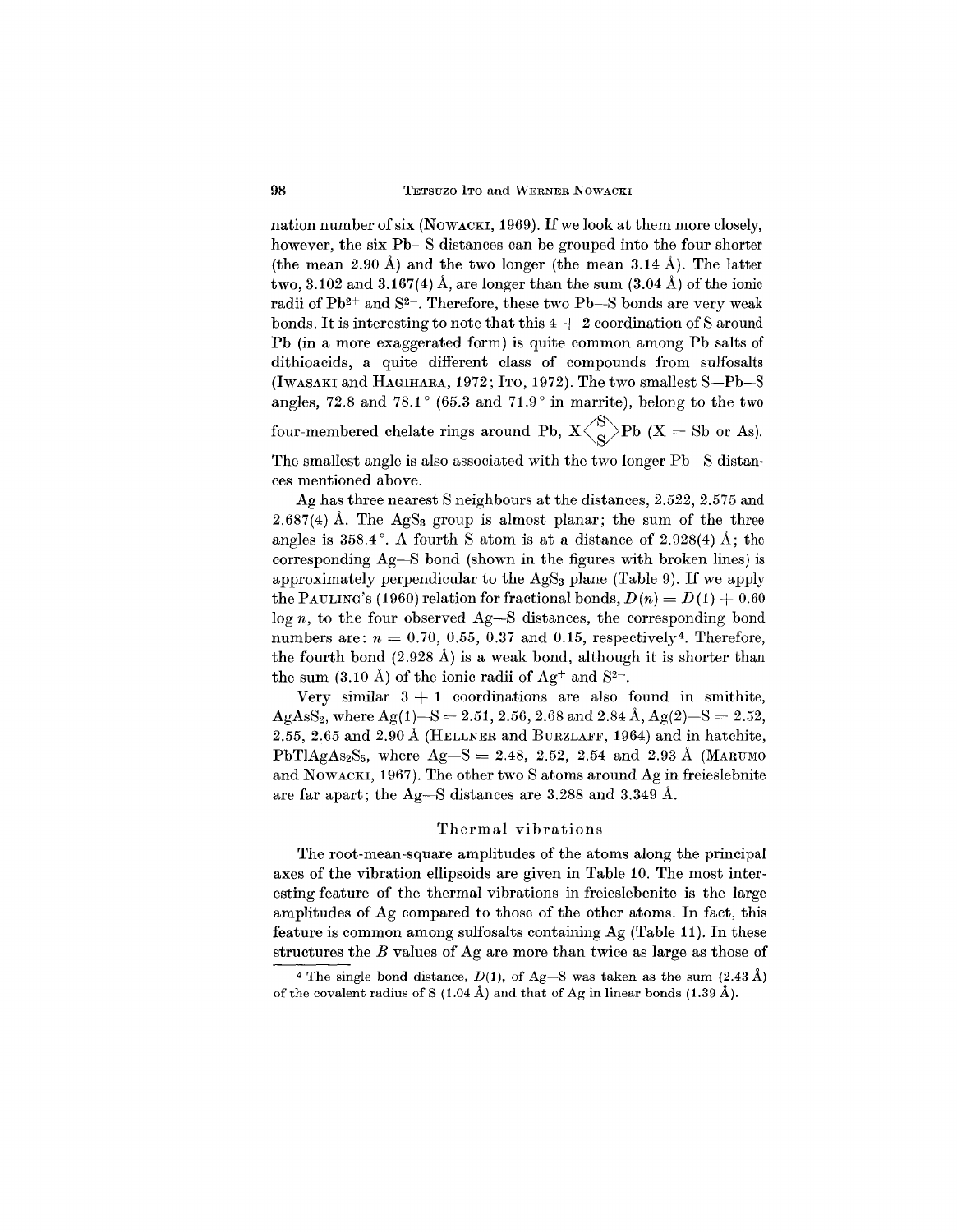|                |                 |                        | $\omega$ and $\omega$ below to $\omega$ , $\omega$ and $\omega$ |           |        |                  |
|----------------|-----------------|------------------------|-----------------------------------------------------------------|-----------|--------|------------------|
|                | $B_{\rm equiv}$ | $\boldsymbol{B}$       | $\sqrt{\bar{u}^2}$                                              | ı         | $\,m$  | $\boldsymbol{n}$ |
| S <sub>b</sub> | $1.2 \AA2$      | $1.33\,\mathrm{\AA}^2$ | $0.130\,\text{\AA}$                                             | $-211$    | 581    | 786              |
|                |                 |                        |                                                                 |           |        |                  |
|                |                 | 1.19                   | 0.123                                                           | $-~220\,$ | 755    | $-617$           |
|                |                 | 1.01                   | 0.113                                                           | 952       | 304    | 32               |
|                |                 |                        |                                                                 |           |        |                  |
| P <sub>b</sub> | 1.7             | 1.95                   | 0.157                                                           | 100       | 789    | 606              |
|                |                 | 1.74                   | 0.148                                                           | $-6$      | $-609$ | 793              |
|                |                 | 1.52                   | 0.139                                                           | 995       | $-83$  | $- \, 56$        |
|                |                 |                        |                                                                 |           |        |                  |
| Ag             | 2.9             | 3.91                   | 0.223                                                           | 690       | $-706$ | $-163$           |
|                |                 | 3.09                   | 0.198                                                           | 264       | 35     | 964              |
|                |                 | 1.57                   | 0.141                                                           | 674       | 708    | $-211$           |
|                |                 |                        |                                                                 |           |        |                  |
| S(1)           | 1.4             | 2.02                   | 0.160                                                           | 170       | $-172$ | 970              |
|                |                 | 1.11                   | 0.119                                                           | 822       | $-518$ | $-236$           |
|                |                 | 0.99                   | 0.112                                                           | 543       | 838    | 53               |
|                |                 |                        |                                                                 |           |        |                  |
| S(2)           | 1.4             | 1.76                   | 0.149                                                           | 574       | 808    | 130              |
|                |                 | 1.29                   | 0.128                                                           | 479       | $-461$ | 747              |
|                |                 | 1.04                   | 0.115                                                           | 664       | $-367$ | $=652$           |
|                |                 |                        |                                                                 |           |        |                  |
|                | 1.2             | 1.56                   | 0.140                                                           | 467       | 44     | 883              |
| S(3)           |                 |                        |                                                                 |           |        |                  |
|                |                 | 1.16                   | 0.121                                                           | $-571$    | 777    | 263              |
|                |                 | 0.84                   | 0.103                                                           | 675       | 628    | $-389$           |

Table 10. *Root-mean-8quare amplitude8 oj the atom8 oj jreie8lebenite along the principal axes of the vibration ellipsoids and the direction cosines*  $(\times 10^3)$  *of the axe8 with re8pect to a, band* c\*

the other atoms; only in miargyrite the differences between them are not significant. This means that the Ag atoms are less tightly bound than the other atoms in these structures.

The observed anisotropy of vibration of Ag in freieslebenite gives us hints for the explanation of the larger amplitudes of the atom. The principal axis with the largest amplitude  $(B = 3.91 \text{ Å}^2)$  is almost perpendicular (90  $^{\circ}$   $\pm$  ca 8  $^{\circ}$ ) to the AgS<sub>3</sub> plane and parallel (7.9  $^{\circ}$ ) to the weakest bond with  $\text{Ag--S}=2.928$  Å. The other two axes lie in the AgS<sub>3</sub> plane; the axis with the smallest amplitude  $(B = 1.57 \text{ Å}^2)$  is parallel (8.5°) to the strongest bond with  $Ag-S = 2.522 \text{ Å}$ , whereas the third axis with the intermediate amplitude  $(B = 3.09 \text{ Å}^2)$  is directed between the two remaining bonds but roughly along  $(24.0^{\circ})$ the weaker bond with  $Ag-S = 2.687$  Å. In other words, Ag vibrates most out of the AgS<sub>3</sub> plane along the weakest Ag-S bond, next along the weaker bond within the plane, and least along the strongest bond.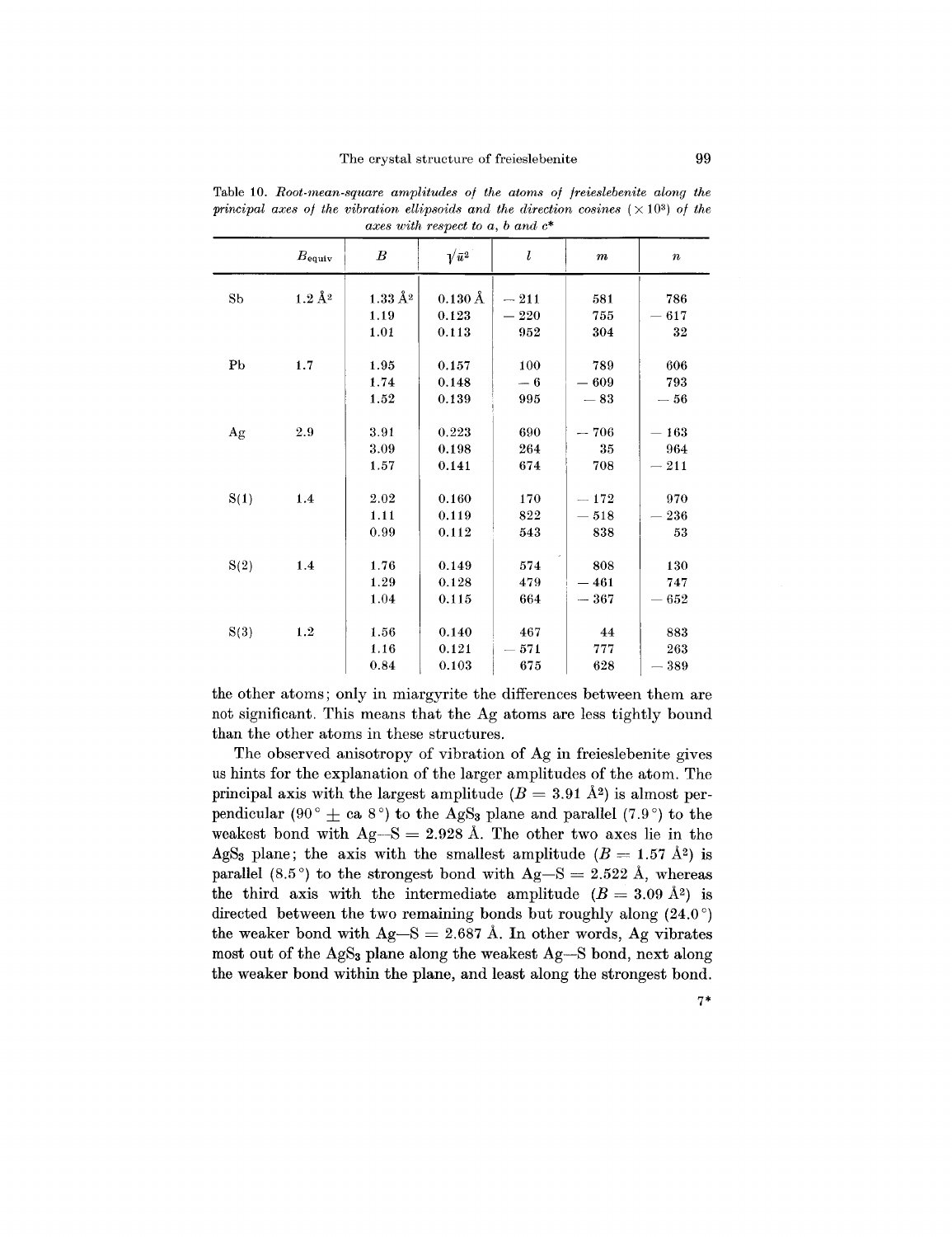| Crystal                          | $_{\rm Atom}$                                                                     | $_{B}$                 | Crystal                     | Atom                            | $\boldsymbol{B}$ |  |  |
|----------------------------------|-----------------------------------------------------------------------------------|------------------------|-----------------------------|---------------------------------|------------------|--|--|
| Proustite <sup>1</sup>           | Ag                                                                                | $6.1 \AA$ <sup>2</sup> | Freieslebenite <sup>5</sup> | Αg                              | 2.9              |  |  |
| Ag <sub>3</sub> AsS <sub>3</sub> | As                                                                                | 2.0                    | PbAgSbS <sub>3</sub>        | S <sub>b</sub>                  | 1.2              |  |  |
|                                  | S                                                                                 | 2.3                    |                             | P <sub>b</sub>                  | 1.7              |  |  |
|                                  |                                                                                   |                        |                             | $<$ 3 $S$ $>$                   | 1.3              |  |  |
| Pyrargyrite <sup>1</sup>         | Ag                                                                                | 4.7                    |                             |                                 |                  |  |  |
| $Ag_3SbS_3$                      | $_{\rm Sb}$                                                                       | 1.1                    | Hatchite <sup>6</sup>       | Αg                              | 4.0              |  |  |
|                                  | S                                                                                 | 1.2                    | PbTlAgAs2S <sub>5</sub>     | ${<}2\mathrm{As} \mathop{>}$    | 2.4              |  |  |
|                                  |                                                                                   |                        |                             | $58>$                           | 2.8              |  |  |
| Xanthoconite <sup>2</sup>        | Ag(1)                                                                             | 4.3                    |                             | (Pb, Tl)                        | 2.6              |  |  |
| Ag <sub>3</sub> AsS <sub>3</sub> | Ag(2)                                                                             | 4.2                    |                             | (Tl, Pb)                        | 4.2              |  |  |
|                                  | Ag(3)                                                                             | 4.6                    |                             |                                 |                  |  |  |
|                                  | As                                                                                | 2.1                    | Smithite <sup>7</sup>       | Ag(1)                           | 3.1              |  |  |
|                                  | $<38>$ *                                                                          | 2.1                    | AgAsS <sub>2</sub>          | Ag(2)                           | 3.9              |  |  |
|                                  |                                                                                   |                        |                             | Ag(3)                           | 3.4              |  |  |
| Pyrostilpnite <sup>3</sup>       | Ag(1)                                                                             | 4.6                    |                             | Ag(4)                           | 3.1              |  |  |
| AgaSbS <sub>3</sub>              | Ag(2)                                                                             | 5.6                    |                             | ${<}3\mathrm{\AA s}\mathord{>}$ | 1.0              |  |  |
|                                  | Ag(3)                                                                             | 4.3                    |                             | ${<}68{>}$                      | 1.4              |  |  |
|                                  | S <sub>b</sub>                                                                    | 2.9                    |                             |                                 |                  |  |  |
|                                  | ${<}38{>}$                                                                        | 3.8                    | Trechmannite <sup>8</sup>   | Αg                              | 2.4              |  |  |
|                                  |                                                                                   |                        | AgAsS <sub>2</sub>          | As                              | 1.7              |  |  |
| Marrite <sup>4</sup>             | Ag                                                                                | 2.4                    |                             | ${<}28{>}$                      | 1.4              |  |  |
| PbAgAsS <sub>3</sub>             | As                                                                                | 0.9                    |                             |                                 |                  |  |  |
|                                  | P <sub>b</sub>                                                                    | 1.1                    | Miargyrite <sup>9</sup>     | Ag(1)                           | 1.2              |  |  |
|                                  | ${<}38{>}$                                                                        | 1.2                    | AgSbS <sub>2</sub>          | Ag(2)                           | 1.2              |  |  |
|                                  |                                                                                   |                        |                             | $<$ 2Sb $>$                     | 0.9              |  |  |
|                                  |                                                                                   |                        |                             | $<$ 4 $S$ $>$                   | 1.1              |  |  |
|                                  | <sup>6</sup> MARUMO and NOWACKI (1967).<br><sup>1</sup> ENGEL and NOWACKI (1966). |                        |                             |                                 |                  |  |  |

Table 11. Temperature factors of the atoms in sulfosalts containing Ag

<sup>1</sup> ENGEL and NOWACKI (1966). <sup>2</sup> ENGEL and NOWACKI (1968). <sup>7</sup> HELLNER and BURZLAFF (1964).

<sup>3</sup> KUTOGLU (1968).

<sup>4</sup> WUENSCH and NOWACKI (1967).

8 MATSUMOTO and NOWACKI (1969).

<sup>5</sup> Present work.

<sup>9</sup> KNOWLES (1964).

 $*$  < > denotes the mean value; for example, <3S > is the mean of the three S atoms.

It should be noted that the least amplitude  $(B = 1.57 \text{ Å}^2)$  is of the same order of magnitude as those of the other atoms (the mean  $B = 1.4$  Å<sup>2</sup>). It may be concluded from these observations that Ag vibrates more than the other atoms because it is tightly bound only within a plane (or almost linearly) in the structure. The above conclusion seems to be valid also for the other sulfosalts listed in Table 11.

In contrast to the vibration of Ag, that of Sb is quite normal with less anisotropy and less amplitudes. This is probably because that the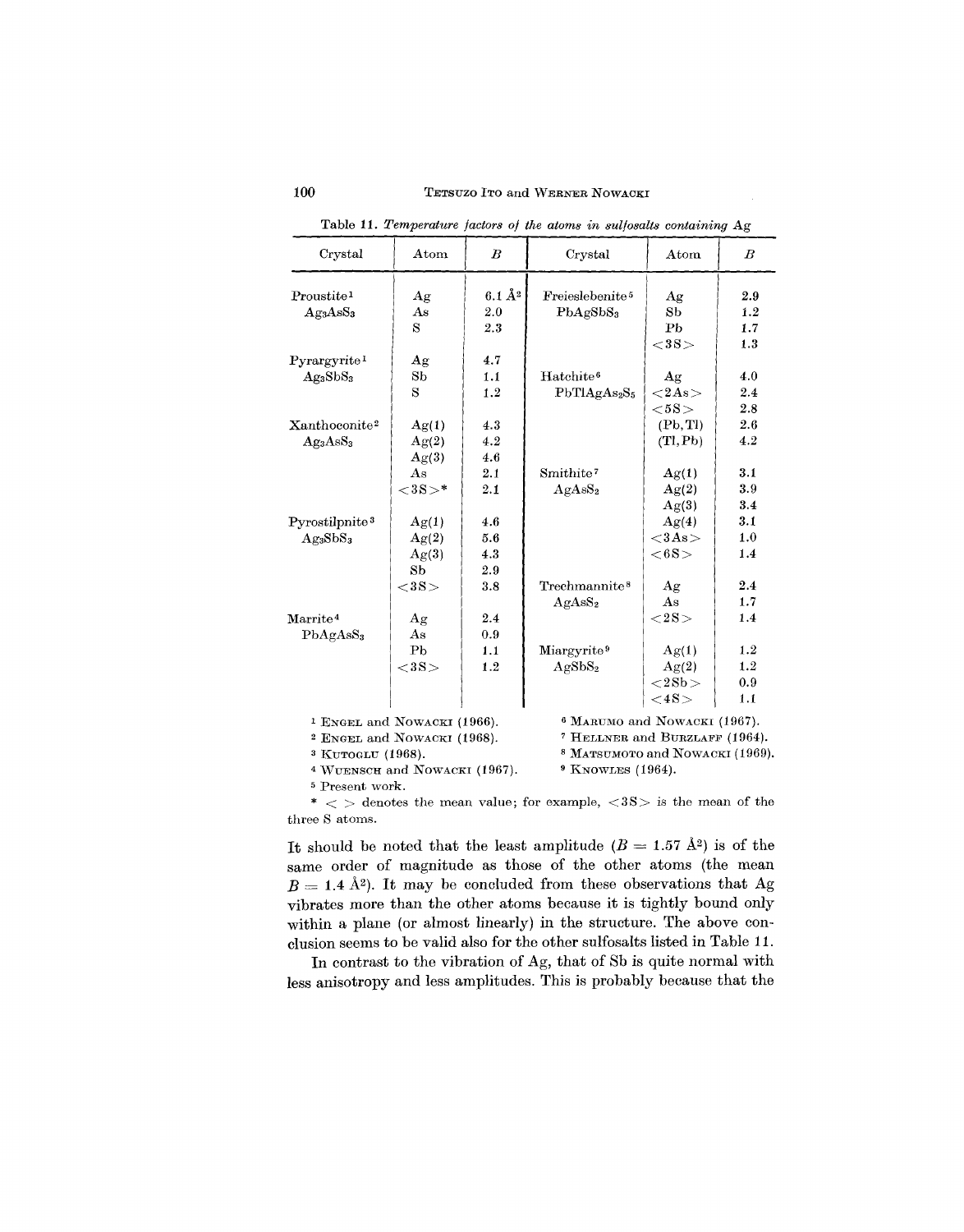SbS<sub>3</sub> pyramid vibrates as an almost rigid unit of a large volume and, therefore, it has less freedom to move in the structure. The observed anisotropies of the three S atoms can, at least qualitatively, be explained by a larger libration of the SbS<sub>3</sub> pyramid around the approximate threefold symmetry axis passing through Sb.

### Calculations

The main part of the numerical calculations was performed on the Bull-Gamma 30 S computer and the IBM 370/155 computer at Rechenzentrum der Universitat Bern with the program system, "Kristallographische Programme, 1970 and 1972" written by P. ENGEL (Bern).

### Acknowledgements

We would like to thank Dr. G. F. CLARINGBULL of the British Museum for the specimen of freieslebenite, and Dr. P. ENGEL and Mr. A. EDENHARTER(Bern) for their kind help in experiments and calculations. One of us (T.I.) is indebted to the Institute of Physical and Chemical Research (Saitama, Japan) for a travel grant for coming to Switzerland. The investigation was supported by Schweizerischer Nationalfonds zur Förderung der wissenschaftlichen Forschung (project no. 2.188.69) and Stiftung Entwicklungsfonds Seltene Metalle.

#### References

- PETER BAYLISS and WERNER NOWACKI (1972), Refinement of the crystal structure of stibnite,  $Sb_2S_3$ . Z. Kristallogr. 135, 308-315.
- P. BAYLISS and N. C. STEPHENSON (1967), The crystal structure of gersdorffite. Min. Mag. 36, 38-42.
- W. L. BOND (1951), Making small spheres. Rev. Scient. Instr. 22, 344-345.
- M. J. BUERGER (1936), The symmetry and crystal structure of the minerals of the arsenopyrite group. Z. Kristallogr. 95, 83-113.
- M. J. BUERGER (1939), The crystal structure of gudmundite (FeSbS) and its bearing on the existence field of the arsenopyrite structural type. Z. Kristallogr. 101, 290-316.
- A. EDENHARTER, W. NOWACKI und Y. TAKEUCHI (1970), Verfeinerung der Kristallstruktur von Bournonit [(SbS3)2|Cu<sup>IVPbVII</sup>Pb<sup>VIII</sup>] und von Seligmannit  $[(\text{AsS}_3)_2]\text{Cu}^{IV}\text{Pb}^{VII}\text{Pb}^{VIII}]$ . Z. Kristallogr. 131, 397-417.
- P. ENGEL und W. NOWACKI (1966), Die Verfeinerung der Kristallstruktur von Proustit, Ag<sub>3</sub>AsS<sub>3</sub> und Pyrargyrit, Ag<sub>3</sub>SbS<sub>3</sub>. N. Jahrb. Miner., Monatsh.  $181 - 184$ .
- P. ENGEL und W. NOWACKI (1968), Die Kristallstruktur von Xanthokon, AgaAsSa. Acta Crystallogr. B24, 77-80.
- ERWIN HELLNER (1957), Uber komplex zusammengesetzte sulfidische Erze. II. Zur Struktur des Freieslebenits, PbAgSbSa. Z. Kristallogr. 109, 284-295.
- E. HELLNER und H. BURZLAFF (1964), Die Struktur des Smithits, AgAsS<sub>2</sub>. Naturw. 51, 35-36.